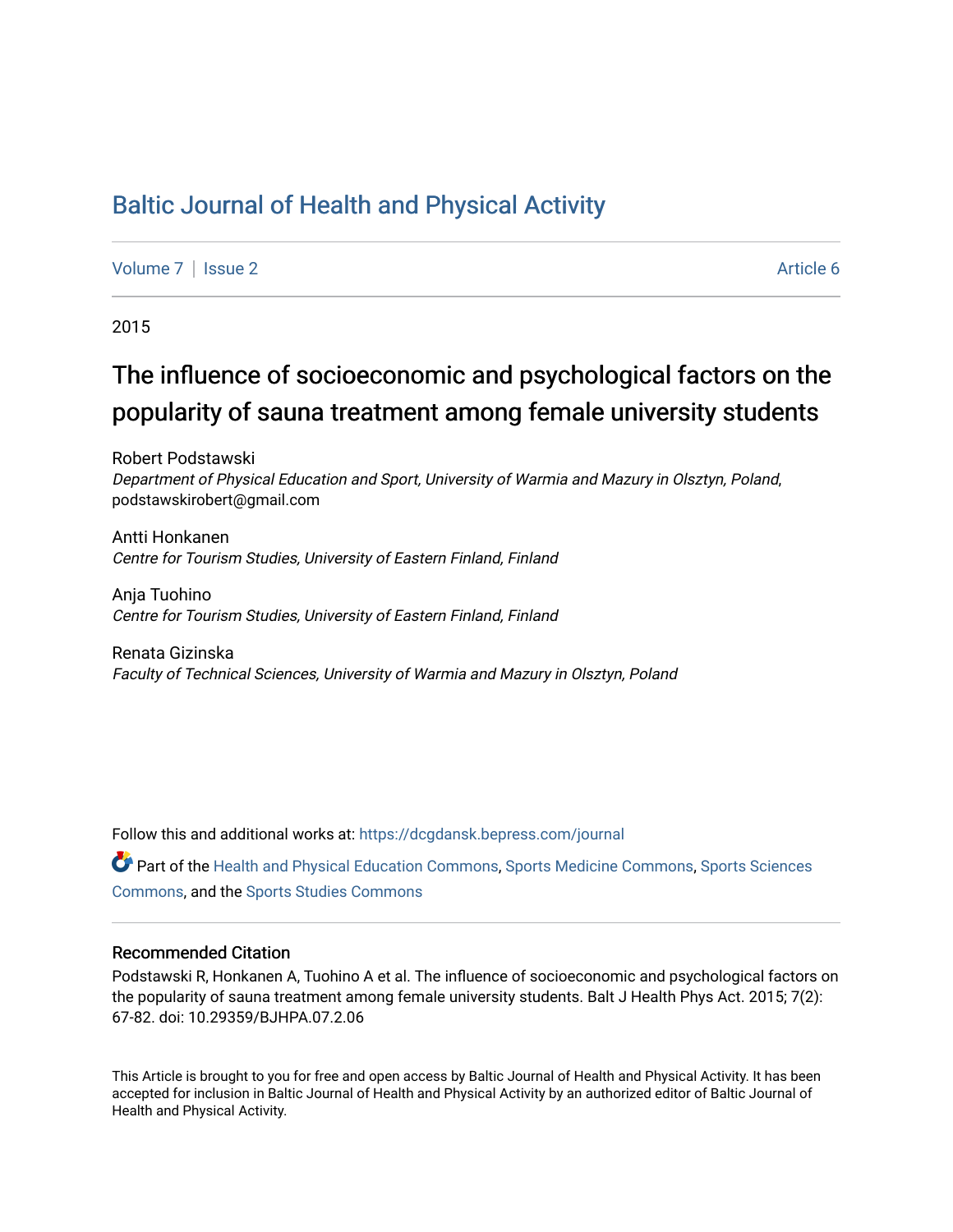# **The influence of socioeconomic and psychological factors on the popularity of sauna treatment among female university students**

**Authors' Contribution:**

- **A** Study Design
- **B** Data Collection
- **C** Statistical Analysis
- **D** Data Interpretation **E** Manuscript Preparation
- **F** Literature Search
- **G** Funds Collection
- 

Robert Podstawski<sup>1 ABCDEFG</sup>, Antti Honkanen<sup>2 CDEG</sup>, AnjaTuohino<sup>2 EF</sup>, Renata Gizinska<sup>3 C</sup>

<sup>1</sup> Department of Physical Education and Sport, University of Warmia and Mazury in Olsztyn, Poland

- 2 Centre for Tourism Studies, University of Eastern Finland, Finland
- <sup>3</sup> Faculty of Technical Sciences, University of Warmia and Mazury in Olsztyn, Poland

| abstract           |                                                                                                                                                                                                                                                                                                                                                                                                                                                                                       |
|--------------------|---------------------------------------------------------------------------------------------------------------------------------------------------------------------------------------------------------------------------------------------------------------------------------------------------------------------------------------------------------------------------------------------------------------------------------------------------------------------------------------|
| <b>Background</b>  | Little research providing reliable information on the popularity of sauna among university<br>students has been found in Polish and foreign literature. The aim of the study was to as-<br>sess the influence of socioeconomic and psychological factors on the popularity of sauna<br>among female university students. It was also examined whether sauna use exerted any<br>influence on the students' well-being.                                                                 |
| Material/Methods   | The research was conducted in 2012 with 550 first-year female students, aged 19-20. The<br>research was carried out with a diagnostic survey method using an anonymous questionna-<br>ire.                                                                                                                                                                                                                                                                                            |
| <b>Results</b>     | Our findings revealed that the applied socioeconomic factors (permanent place of resi-<br>dence, parents' educational background and the students' monthly budget) as well as<br>psychological factors (the evaluation of the sauna during bathing and the following day)<br>significantly affected the frequency of sauna use. The research revealed a significant and<br>positive influence of the sauna use on the students' well-being (during bathing and the<br>following day). |
| <b>Conclusions</b> | Sauna exerts a positive influence on students' mental well-being and should be used as a<br>calming and relaxing method which could be implemented in the physical activity as well<br>as health programs. Despite the statistically significant differences, the effects of the fac-<br>tors under investigation were analyzed only within a partial range due to a relatively low<br>level of interest among the students in taking sauna bathing.                                  |
| Key words          | sauna treatment, female students, socioeconomic status, psychological factors, populari<br>ty, influence.                                                                                                                                                                                                                                                                                                                                                                             |

| article details              |                                                                                                                                                                                                                                                                                                                                                                                                                                                                                                                                                                                                                                                                                                                                                                                                |
|------------------------------|------------------------------------------------------------------------------------------------------------------------------------------------------------------------------------------------------------------------------------------------------------------------------------------------------------------------------------------------------------------------------------------------------------------------------------------------------------------------------------------------------------------------------------------------------------------------------------------------------------------------------------------------------------------------------------------------------------------------------------------------------------------------------------------------|
| <b>Article statistics</b>    | Word count: 4,746; Tables: 7; Figures: 0; References: 41                                                                                                                                                                                                                                                                                                                                                                                                                                                                                                                                                                                                                                                                                                                                       |
|                              | Received: September 2014; Accepted: May 2015; Published: June 2015                                                                                                                                                                                                                                                                                                                                                                                                                                                                                                                                                                                                                                                                                                                             |
| <b>Full-text PDF:</b>        | http://www.balticsportscience.com                                                                                                                                                                                                                                                                                                                                                                                                                                                                                                                                                                                                                                                                                                                                                              |
| Copyright                    | © Gdansk University of Physical Education and Sport, Poland                                                                                                                                                                                                                                                                                                                                                                                                                                                                                                                                                                                                                                                                                                                                    |
| Indexation:                  | Celdes, CNKI Scholar (China National Knowledge Infrastructure), CNPIEC, De Gruyter - IBR (International<br>Bibliography of Reviews of Scholarly Literature in the Humanities and Social Sciences), De Gruyter - IBZ<br>(International Bibliography of Periodical Literature in the Humanities and Social Sciences), DOAI, EBSCO - Central<br>& Eastern European Academic Source, EBSCO - SPORTDiscus, EBSCO Discovery Service, Google Scholar, Index<br>Copernicus, J-Gate, Naviga (Softweco, Primo Central (ExLibris), ProQuest - Family Health, ProQuest - Health &<br>Medical Complete, ProQuest - Illustrata: Health Sciences, ProQuest - Nursing & Allied Health Source, Summon<br>(Serials Solutions/ProQuest, TDOne (TDNet), Ulrich's Periodicals Directory/ulrichsweb, WorldCat (OCLC) |
| <b>Funding:</b>              | This research received no specific grant from any funding agency in the public, commercial, or not-for-profit<br>sectors.                                                                                                                                                                                                                                                                                                                                                                                                                                                                                                                                                                                                                                                                      |
| <b>Conflict of interest:</b> | Authors have declared that no competing interest exists.                                                                                                                                                                                                                                                                                                                                                                                                                                                                                                                                                                                                                                                                                                                                       |
| <b>Corresponding author:</b> | Robert Podstawski, Department of Physical Education and Sport, University of Warmia and Mazury in Olsztyn,<br>Prawocheńskiego 7, 10-720 Olsztyn, phone +48(89) 523-33-08, mobile: +48 601 65 25 27,<br>e-mail: podstawskirobert@gmail.com                                                                                                                                                                                                                                                                                                                                                                                                                                                                                                                                                      |
| <b>Open Access License:</b>  | This is an open access article distributed under the terms of the Creative Commons Attribution-Non-commercial<br>4.0 International (http://creativecommons.org/licenses/by-nc/4.0/), which permits use, distribution, and<br>reproduction in any medium, provided the original work is properly cited, the use is non-commercial and is<br>otherwise in compliance with the license.                                                                                                                                                                                                                                                                                                                                                                                                           |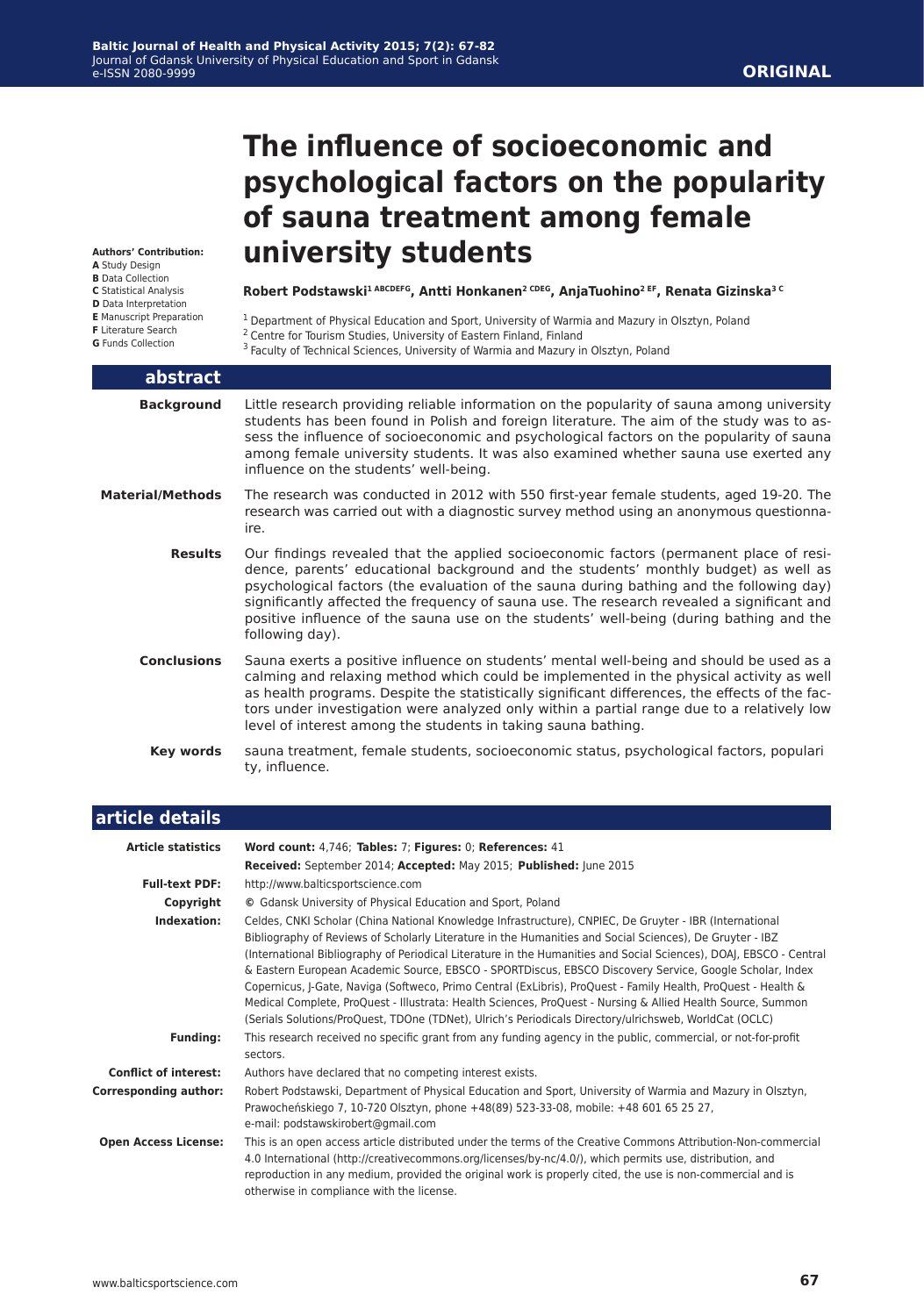# **introduction**

People's lifestyle (work, play, rest and refreshment) is one of the main factors that determine and control human development. Exogenous environmental factors (modifiers) constitute another very important group of indicators that significantly affect human life, including socioeconomic sub- -factors such as monthly earnings, parents' educational background and their culture, the organization of free time and rest, interest in physical activity, the size and nature of the socio-cultural environment as well as social customs and traditions. The character of the body response to the impact of socio-economic stimuli depends on the factor type, its intensity, duration and its structural difference.

Living and social conditions are predominant factors constituting individual's socioeconomic status [1]. Urbanization appears to be a key factor in this regard as there are apparent differences in human physical development depending on the place of living: urban, small town, or rural one [2]. Faster growing and maturation of children in urban environment results from better health care and living conditions (nutrition, hygiene, medical care) [3]. The research by Wolanski et al. [4] suggests that individuals representing metropolitan population are characterized by stronger body built, better nutrition, lower blood pressure, and better perspiration characteristic, except for a higher respiration rate caused quite probably by air pollution in industrial – urban environments. On the other hand, in the case of psychomotor traits, women residing in the country displayed greater muscle strength and shorter reaction time, which may indicate a positive health status in rural areas. This assertion is confirmed in the occurrence of fewer diseases among rural than urban populations. Undoubtedly, a significant effect of stimulating the nervous system and sensory organs (television, movies, commercials etc.) is also more discernible in the urban environment.

Family is a basic unit in the society, which, from the standpoint of human ecology, forms the basic environment for a child's development [4, 5]. Current incomes determine the approximate financial status of a family or a social or professional group [6]. The real state of affluence and con-sumption is determined by the amount of income attributed to each family member. A diversified overall level of incomes and expenditure entails a different way of cash management [7]. The study of the effect of family types under different cultural and economic conditions in Poland, Bulgaria, Japan, Korea, and Mexico provides evidence for civilization-related diversity of a family as the environment for child development [8]. Children of the intellectual background tend to be of a more ectomorphic build and reach a higher final body size than farmer's children, who show a more stocky body build. The highest value of somatic features and faster maturation is observed in children of parents with higher education [9]. Seemingly as a result, education in secondary schools is often undertaken by young people from upper classes of society [10].

An individual's biological status manifests itself by his/her physical, mental and social health, and in highly economically developed societies motor fitness is an important measure of a person's biological condition [11]. Possessing an appropriate level of motor fitness seems to be particularly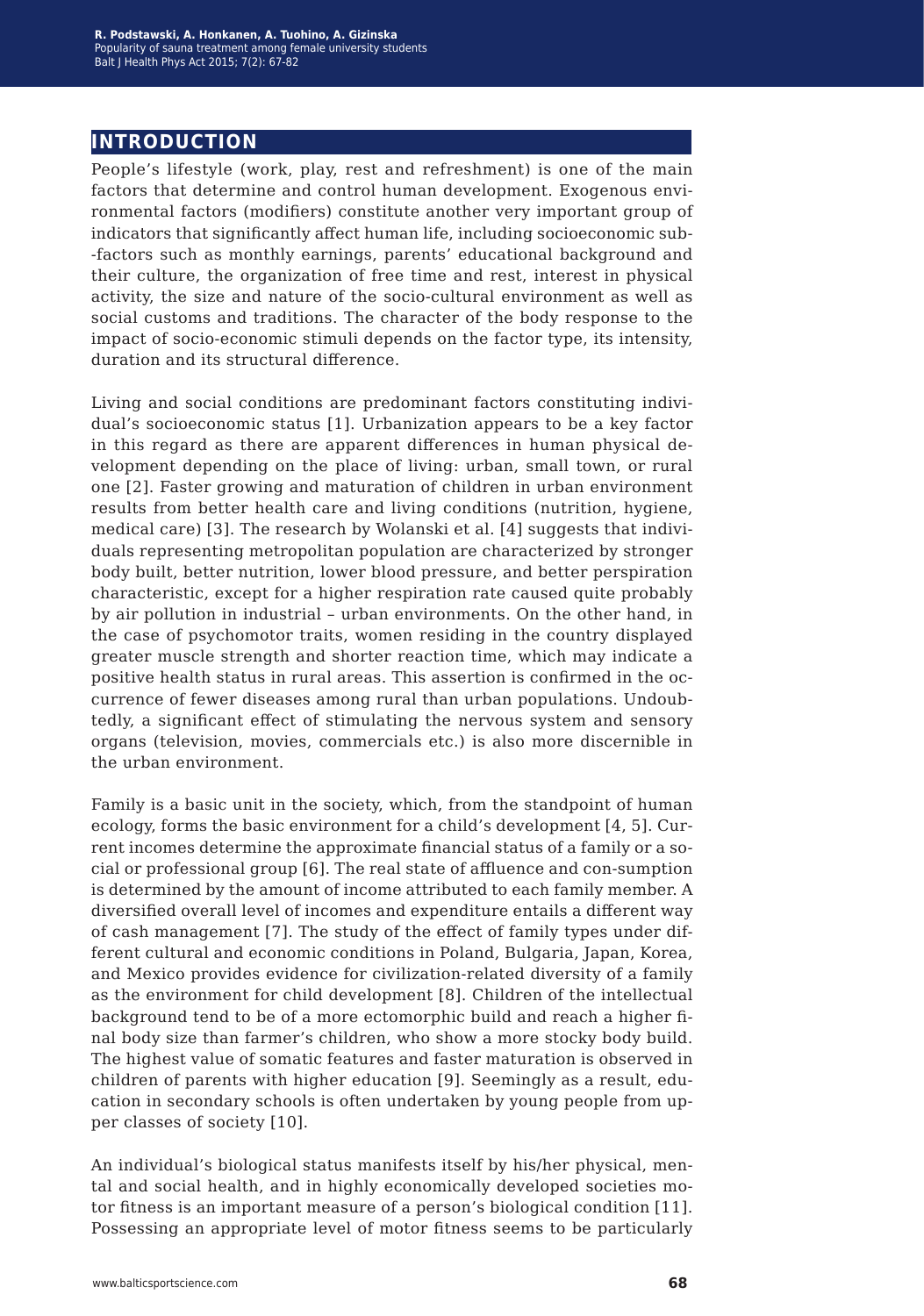important these days in the light of a continuous decrease in the level of human physical activity, especially in economically developed regions [12]. The problem of human physical activity as one of the main factors determining overall human health has become important mostly in recent decades. Many observations and studies have shown the specific handicap of human biological properties, which in consequence leads to higher susceptibility to falling ill with numerous civilization diseases [13]. Therefore, we can speak of a certain reversal of the situation, in which favorable socio-economic conditions encourage sedentary lifestyle and thus indirectly lead to obesity. Several reports have indicated that there is a correlation between television viewing time and increased weight or risk of weight gain [14, 15].

The importance of saunas as a source of mental and physical well-being has been recognized by several researchers [16, 17]. Saunas began appearing along the Baltic coastline in Finland as early as in 1000 AD [17]. Throughout centuries people have taken baths in different forms and for different reasons, e.g. because of religious ceremonies, to heal illnesses, for cleaning purposes, relaxation or socializing. The Finnish sauna tradition, for instance, includes a strong social element [18].

#### **The influence of sauna on the human body**

Literature on the subject clearly indicates that there are numerous health benefits of sauna bathing, e.g. for the cardiovascular systems and in lowering blood pressure [19]. The basic influence of sauna on human body refers to activating thermoregulatory mechanisms, which in turn trigger reactive changes in the whole system [20]. High temperatures in the sauna lead to the secretion of adrenalin [21], ACTH, cortisol and prolactin concentration after sauna bath, which might be due to the body's acclimatization to high temperature [22]. The activation of the endocrinal system is supposed to increase water retention in the body and maintain thermal equilibrium. Because of perspiration, the amount of sodium serum in the body is lowered. It was also determined that sauna bathing decreased the total amount of cholesterol (total cholesterol) and the concentration of low density lipids, simultaneously increasing the concentration of high density lipids [23]. A regular exposure to sauna alleviates pain accompanying injuries of the musculoskeletal system and enhances mobility of joints in patients suffering from rheumatism [23]. Scoon et al. demonstrated that a 3-week post-exercise sauna bathing resulted in noticeable enhancement of endurance running performance, apparently by increasing blood volume [24]. According to Pagel et al. [25], this may be accounted for by the release of blood from other organs and increased secretion of erythropoietin, which in turn enhances endurance abilities of human body by an increase in the peripheral blood and, by this, more efficient transport of blood to the operating muscles. In addition, the research conducted on scuba divers as participants showed that a single pre-dive sauna session significantly reduces circulating bubbles after a chamber dive, which may diminish the risk of decompression sickness [26]. As has been presented above, not only is sauna a popular social form of relaxation but also a way of treatment of numerous health illnesses and discomforts.

University students should be subject to specific concern, as after graduation they are typically involved in responsible public engagements, having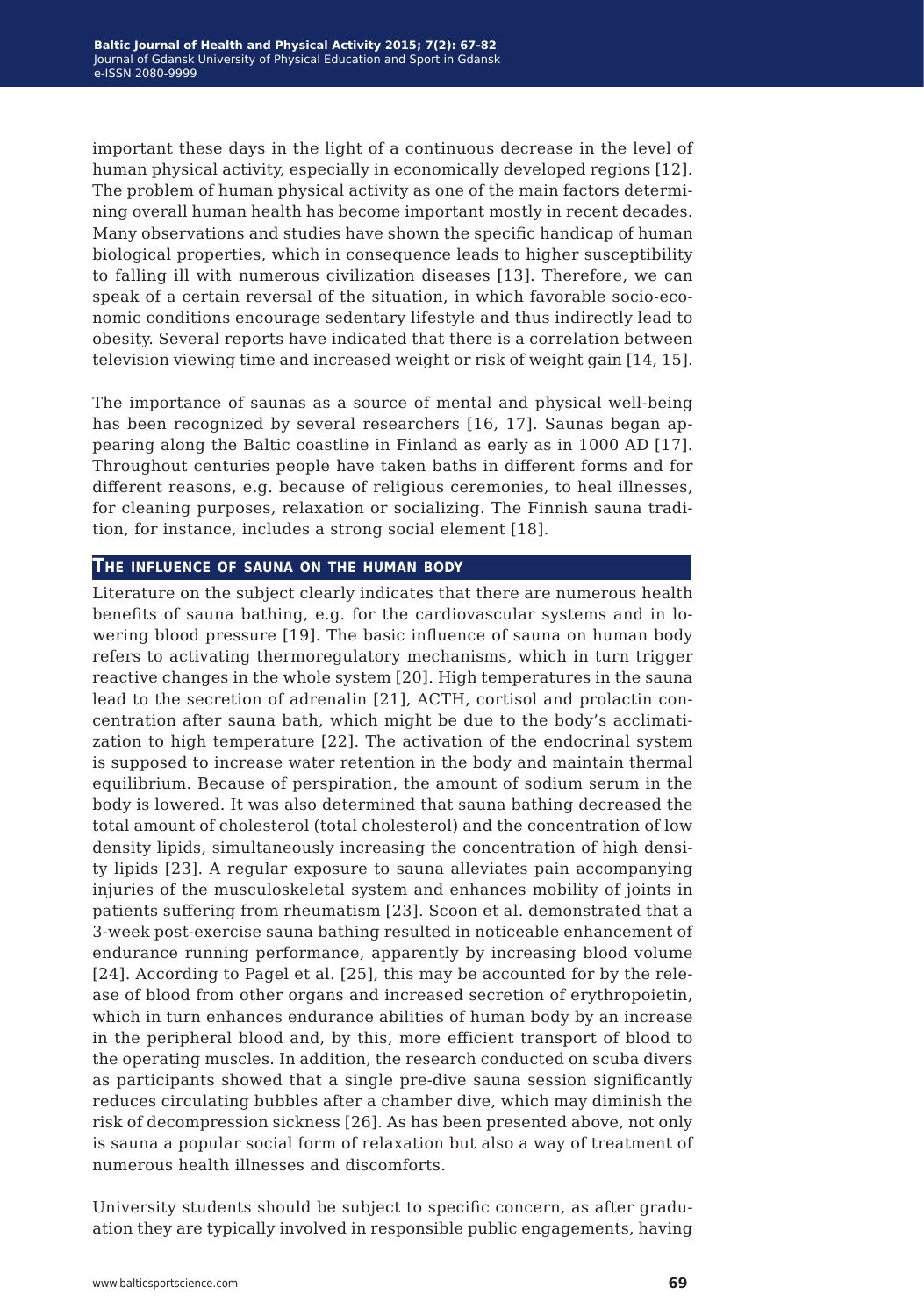a significant impact on their social environment as role models. A large number of publications emphasize the role of university graduates in the economic and social development of a nation. Having a university degree more often than not increases social prestige and is one of the requirements for a prominent professional career and better life perspectives [27]. Due to their expertise and social position, individuals boasting higher education background tend to be opinion leaders, thus we can assume them to have a marked influence on shaping the social needs for a healthy lifestyle. A special concern and attention in terms of promoting a healthy lifestyle among, university students should be given particularly to the students beginning university education as it is the first year of their studies that is abundant in the largest and stormiest changes in their lifestyle [28]. These changes mostly concern a noticeable reduction in physical activity and a dramatic rise in caloric intake (the main factors responsible for weight gain among college students), smoking, excessive drinking or drug taking [28, 30]. Moreover, the first year of university education is typically marked by a high amount of stress, as students newly enrolled in the university must face challenges of a new social and educational environment [31]. Being deprived of parental care and support, first-year students frequently have difficulty in coping with this pressure. Therefore, it is of great importance to raise awareness among university students of how to maintain and enhance physical and mental well-being. Educating students in these re-spects is highly advisable as this is the final stage of their education during which the attitudes towards a healthy lifestyle can be still modified or altered.

Pro-health habits of university students are to a large extent determined by their families' social, physical and economic environment. According to Basch [32], there is a relationship between low economic background and students' poorer academic achievements. The scope of literature on health education of students is very wide but not in every aspect. It was established that there is a general lack of information on the popularity of sauna among students, their knowledge of its influence on a human body, contraindications against its use and the degree of awareness of the benefits of sauna bathing as a function of the students' socioeconomic status.

The aim of the study was to assess the influence of socio-psychological factors, such as: the permanent place of residence, the location and the type of secondary school, parents' educational background, students' monthly budget, and the evaluation of sauna treatment during bathing and the following day on the frequency of sauna use among Polish female university students. It was also examined whether sauna use had an influence on the students' mental well-being. The following questions were formulated for this purpose:

1. Do selected socio-psychological factors such as: the permanent place of residence, the location and the type of secondary school, parents' educational background, students' monthly budget, and the evaluation of sauna treatment during bathing and the following day significantly influence the frequency of the sauna use by first-year female students enrolled at the University?

2. Is there an influence of sauna treatment on the student's mental disposition during bathing and the following day?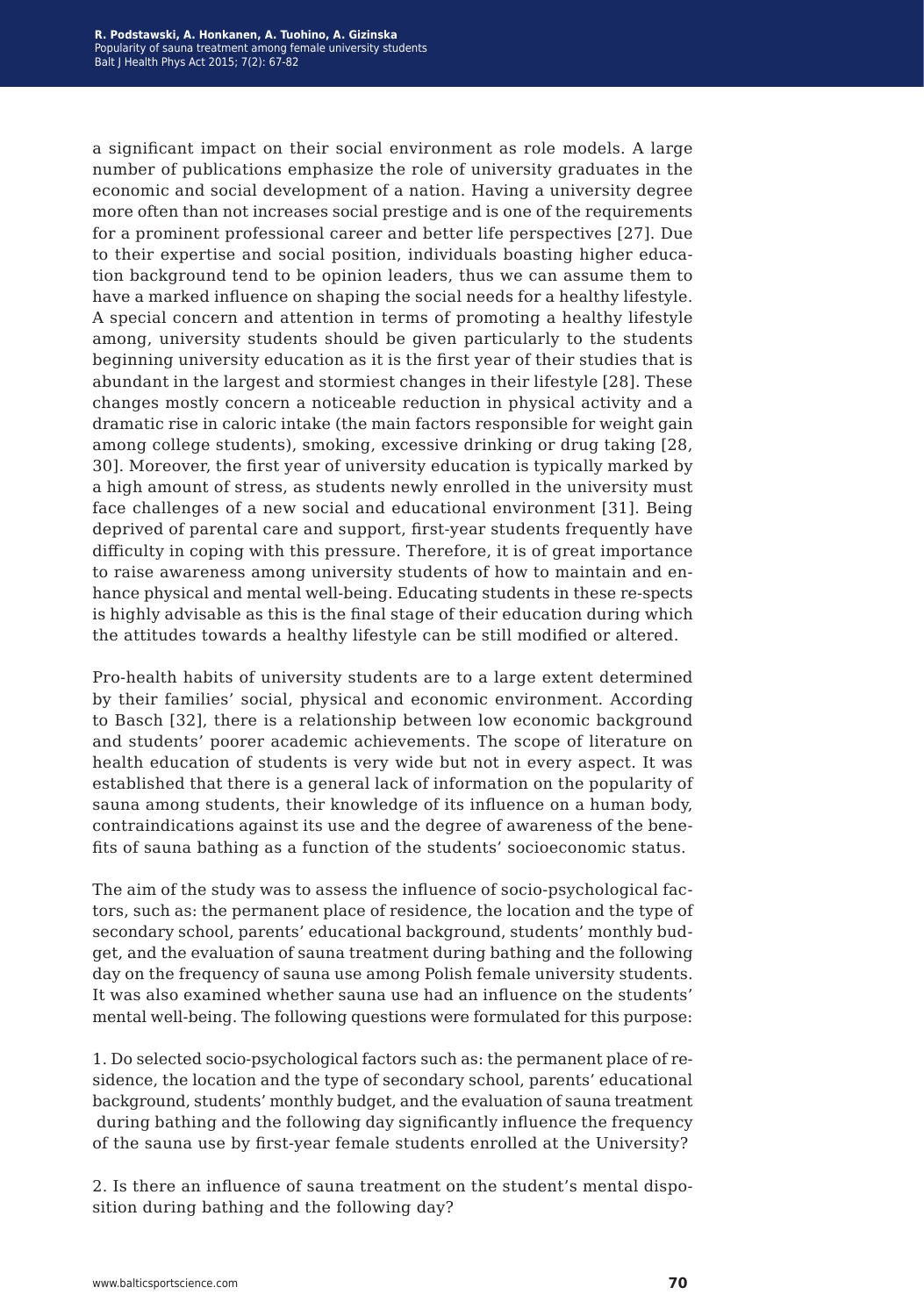# **materials and methods**

#### **Ethics**

The research was carried out in compliance with a prior consent from the Ethical Committee, and the subjects willingly volunteered to participate in the study, which they confirmed by signing a written statement.

#### **Participants**

The research was conducted in 2012 on 550 first-year female students attending the University. The students were randomly selected by a use of random selection tables out of 247 groups attending physical education (PE) classes. As a result, fifty-seven groups were formed. Eventually, the research involved 19-20-year-old female students who constituted over 97% of all the female students allocated in the selected groups. This number was determined on the basis of the technical opportunity of surveying the study participants within a single week. The students who were absent on the day of the study on health or other grounds were excluded from the research. The research was carried out with a diagnostic survey method using an anonymous questionnaire.

The research on the popularity of sauna bathing was developed by the director of the cross-sectional research project "Health-Conscious University" employed at the Department of Physical Education & Sport. The aim of the program was to examine the popularity of sauna bathing among young women entering university. As no other universities in this country have included sauna treatment in their physical education programs, our research involved a unique and pioneer project nationwide, in the course of which students were given an opportunity to use sauna at obligatory P.E. classes. The study group consisted entirely of first-year female students so as to complement and expand the series of cross-sectional studies conducted biannually with UWM first-year students since 2000. These studies mainly focused on the lifestyle and motor fitness of young adults beginning their university education [33]. Additionally, the present study will be continued over the course of the students' university education as a longitudinal study. The reason why only women were selected for the study is that females constitute the excessive majority of the university students (approx. 70%). The overwhelming majority of the students under our study were permanent residents of the voivodeship of this region. A detailed characteristic of the study group is presented in Table 1.

Women living permanently in small towns constitute the highest percentage of first-year students (28.91%), and a similar but lower percentage of respondents reside in the country or in big towns (24.00% and 23.27% respectively). Most of the surveyed students graduated from secondary schools located in small and big towns (36.55% and 35.09% respectively). A decided majority of respondents graduated from secondary schools (79.64%), whereas more than one fifth (20.36%) are graduates of vocational secondary schools. The largest number of students have parents with sec-ondary school background (fathers – 49.27%, mothers – 63.27%) and the smallest number – with a university degree (fathers – 16.73%, mothers – 17.82%). About half of the surveyed students (50.56%) indicated the monthly budget up to PLN 1000 (USD 313), whereas slightly fewer (42.36%) – between PLN 1000–1500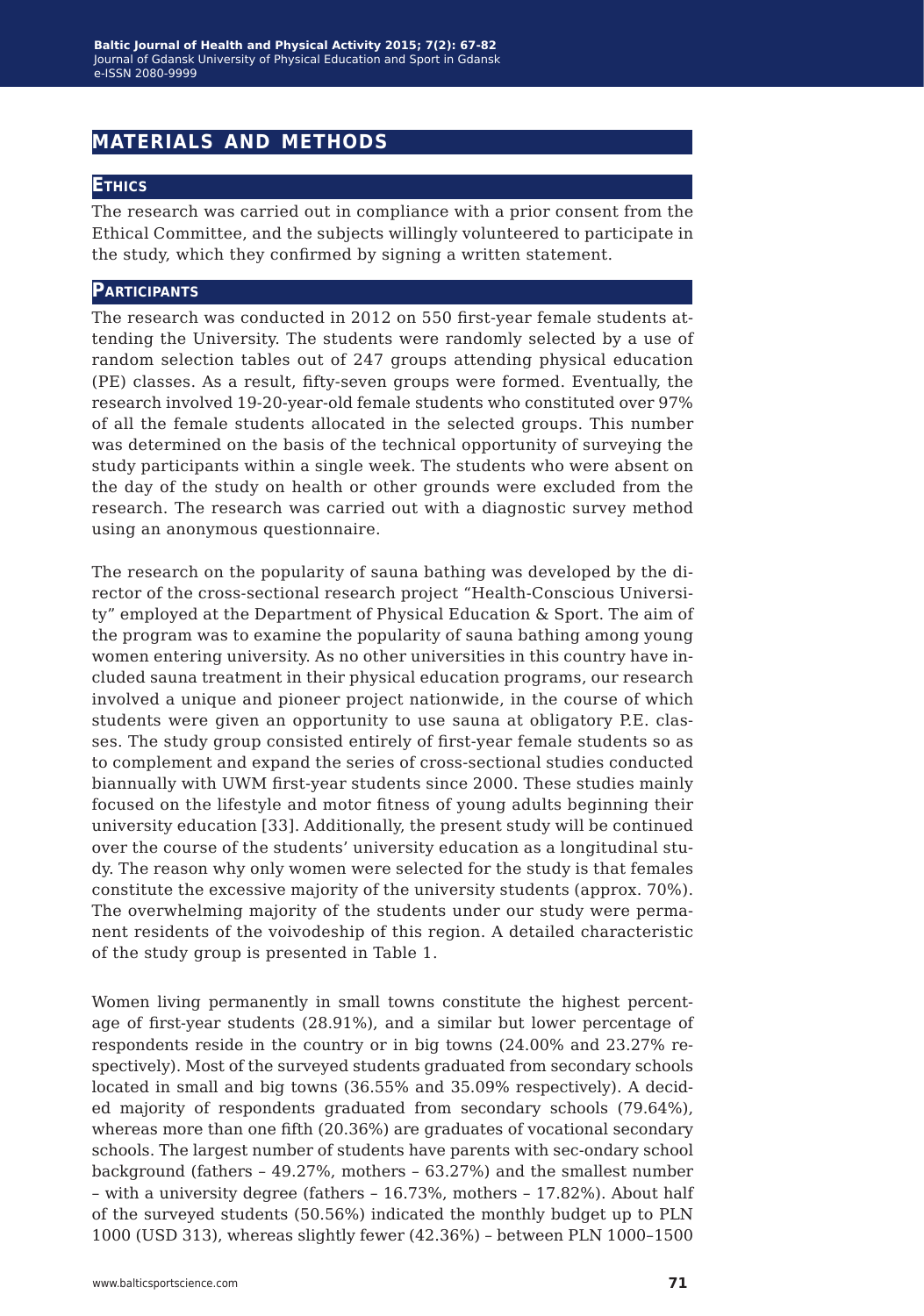(USD 313–469). Only 6.54% of respondents showed the budget between PLN 1500–2000 PLN (USD 469–625), and three students–more than 2000 PLN (USD 625) per month.

|                                                                                                                                                                                                     | Place of permanent residence - town population size |         |                 |          |                   |                 |        |               |       |               |               |               |
|-----------------------------------------------------------------------------------------------------------------------------------------------------------------------------------------------------|-----------------------------------------------------|---------|-----------------|----------|-------------------|-----------------|--------|---------------|-------|---------------|---------------|---------------|
| Village                                                                                                                                                                                             |                                                     | small S | Small town      | Big town |                   |                 |        | Small city    |       | Big city      | Total         |               |
| N                                                                                                                                                                                                   | $\%$                                                | N       | $\frac{0}{0}$   | N        | $\frac{0}{0}$     | N               |        | $\%$          | N     | $\%$          | N             | $\frac{0}{0}$ |
| 132                                                                                                                                                                                                 | 24.00                                               | 159     | 28.91           | 128      | 23.27             | 74              |        | 13.45         | 57    | 10.36         | 550           | 100           |
|                                                                                                                                                                                                     | Place of secondary school - town population size    |         |                 |          |                   |                 |        |               |       |               |               |               |
| Village                                                                                                                                                                                             |                                                     | small S | Small town      | Big town |                   |                 |        | Small city    |       | Big city      | Total         |               |
| N                                                                                                                                                                                                   | $\frac{0}{0}$                                       | N       | $\frac{0}{0}$   | N        | $\frac{0}{0}$     | N               |        | $\frac{0}{0}$ | N     | $\frac{0}{0}$ | N             | $\frac{0}{0}$ |
| $\overline{7}$                                                                                                                                                                                      | 1.27                                                | 193     | 35.09           | 201      |                   | 36.55<br>86     |        | 15.64         | 63    | 11.45         | 550           | 100           |
|                                                                                                                                                                                                     | Type of the secondary school                        |         |                 |          |                   |                 |        |               |       |               |               |               |
|                                                                                                                                                                                                     | Secondary School                                    |         |                 |          | Vocational school |                 |        |               | Total |               |               |               |
| N                                                                                                                                                                                                   |                                                     | %       |                 | N        |                   | $\%$            |        |               | N     |               | $\frac{0}{0}$ |               |
| 438                                                                                                                                                                                                 |                                                     | 79.64   |                 | 112      |                   | 20.36           |        |               | 550   |               | 100           |               |
|                                                                                                                                                                                                     | Father's educational background                     |         |                 |          |                   |                 |        |               |       |               |               |               |
| Primary                                                                                                                                                                                             |                                                     |         | Secondary       |          |                   |                 | Higher |               |       | Total         |               |               |
| N                                                                                                                                                                                                   | $\frac{0}{0}$                                       |         | N               | %        |                   | N               |        | %             |       | N             |               | $\frac{0}{0}$ |
| 187                                                                                                                                                                                                 |                                                     | 34.00   | 271             |          | 49.27             | 92              |        | 16.73         |       | 550           |               | 100           |
|                                                                                                                                                                                                     | Mother's educational background                     |         |                 |          |                   |                 |        |               |       |               |               |               |
| Primary                                                                                                                                                                                             |                                                     |         | Secondary       |          |                   |                 | Higher |               |       | Total         |               |               |
| N                                                                                                                                                                                                   | $\frac{0}{0}$                                       |         | N               | $\%$     |                   | N               |        | $\%$          |       | N             |               | $\%$          |
| 104                                                                                                                                                                                                 |                                                     | 18.91   | 348             |          | 63.27             | 98              |        | 17.82         |       | 550           |               | 100           |
|                                                                                                                                                                                                     | Students' monthly budget                            |         |                 |          |                   |                 |        |               |       |               |               |               |
| <pln 1000<="" td=""><td></td><td></td><td>PLN 1000 - 1500</td><td></td><td></td><td>PLN 1500 - 2000</td><td></td><td>PLN 2000 <math>&lt;</math></td><td></td><td></td><td>Total</td><td></td></pln> |                                                     |         | PLN 1000 - 1500 |          |                   | PLN 1500 - 2000 |        | PLN 2000 $<$  |       |               | Total         |               |
| N                                                                                                                                                                                                   | $\frac{0}{0}$                                       | N       |                 | $\%$     | N                 | $\%$            |        | N             |       | $\%$          | N             | $\frac{0}{0}$ |
| 278                                                                                                                                                                                                 | 50.56                                               |         | 233             | 42.36    | 36                | 6.54            |        | 3             |       | 0.54          | 550           | 100           |

Table 1. Characteristics of the female students involved in the study

Explanations: N – number of respondents, % - percentage

It was also assessed whether the number of female students adopted for the research is sufficient so as to treat the test as a representative of this type of research. The following formula was used for this purpose (1):

Where:

d – maximum (acceptable) estimation error. µα– value read from the normal distribution table  $N(0.1)$  at the accepted significance level of 1 - $\alpha$ . For the accepted level of significance 1 -α = 0.95 (μα = 1.96) it was assumed that the estimation error does not exceed 5% [34]. The necessary number of participants was established as 485, thus lower than the actual number accounted for in the studies (550). That is why the study group of female students can be considered homogenous and repre-sentative for the population of firstyear university students.

#### **Self-administered questionnaire**

An anonymous questionnaire consisted of questions related to the frequency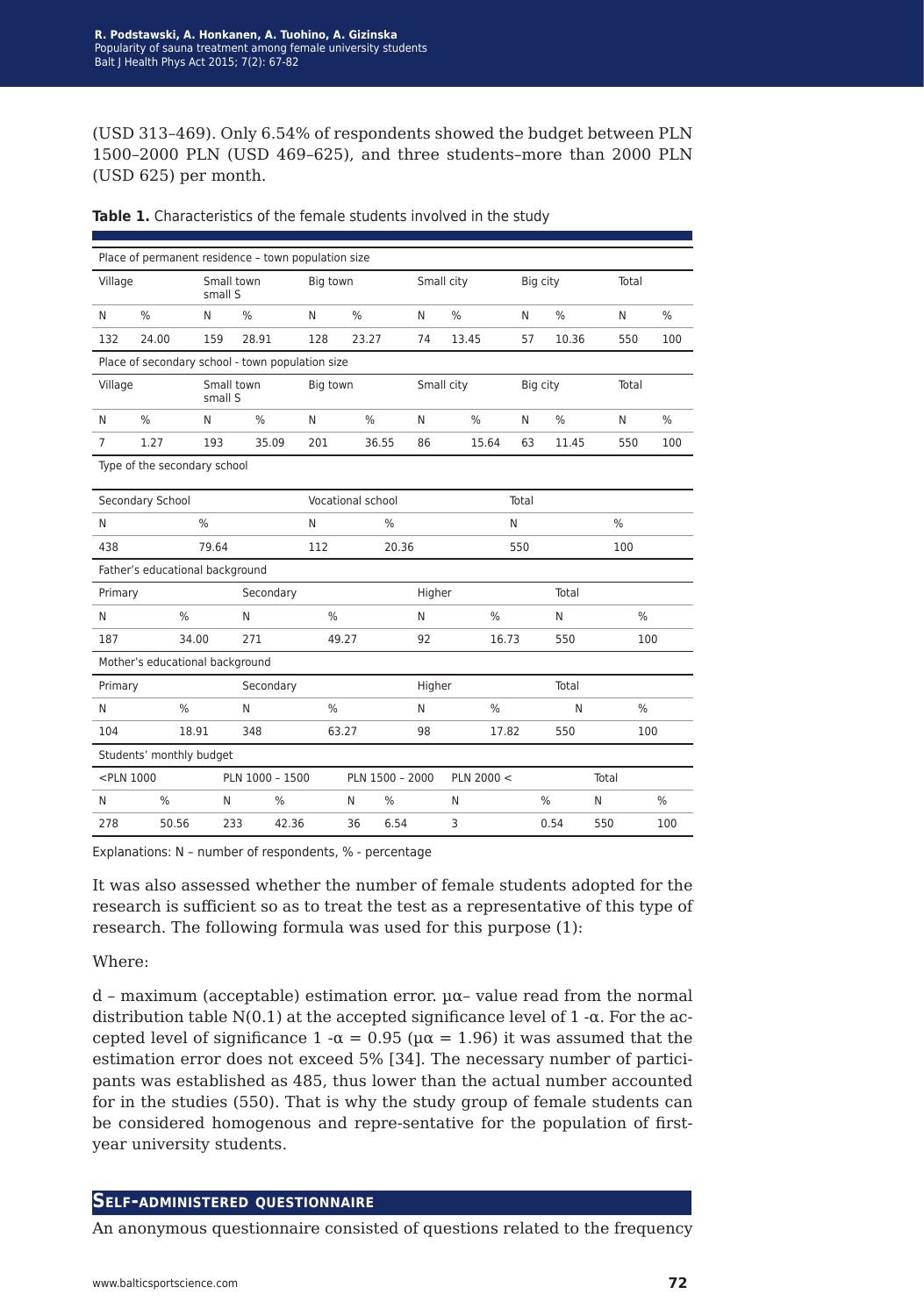of sauna use among Polish female university students, and their personal feelings and impressions connected with sauna during bathing and the following day. These feelings and impressions were evaluated using a 10-point scale (evaluation rating between 1 and 5 – moderate satisfaction, evaluation be-tween 6 and 10 – great satisfaction). The questions in the last part of the survey referred to the in-formation on the participants' gender, age, and the following socio-psychological factors (independent variables): place of permanent residence, parents' educational background, students' monthly budget, evaluation of sauna bathing during the bathing and the following day and its influence on the frequency of sauna use.

#### **STATISTICS**

Statistical calculations were carried out using the Statistica PL v.10 computer program in the basic statistics module. Descriptive statistics as well as tests of significance for the structure indicator at a significance level of  $\alpha$  = 0.05 were applied in the calculations and statistically significant differences occurred when the calculated p value was lower than  $\alpha$  (p <  $\alpha$ ). The formula below was used in order to calculate the structure indicator (relative frequency), which explains the division of the analyzed statistical sample into groups of subjects differentiated by values of individual features (1):

$$
W_i = \frac{n_i}{N} \tag{1}
$$

Where:

 $\bm{\mathsf{W}}_{\text{i}}$  – structure indicator,  $\bm{{\mathsf{n}}}_{\text{i}}$  – the number of individual components of a given group, N – the number of the whole statistical sample [34]. For interpretation of the results, the following residential cate-gories were established: village, small town: < 20,000 inhabitants, big town: 20,000 – 50,000 inhabitants, small city: 50,000 - 100,000 inhabitants, and big city:  $> 100,000$  inhabitants.

### **results**

Tables 2-7 show the influence of several socioeconomic factors such as the place of perma-nent residence, the type and place of secondary school, parents' educational background, students' monthly budget as well as the evaluation of sauna treatment on the popularity of sauna among female university students.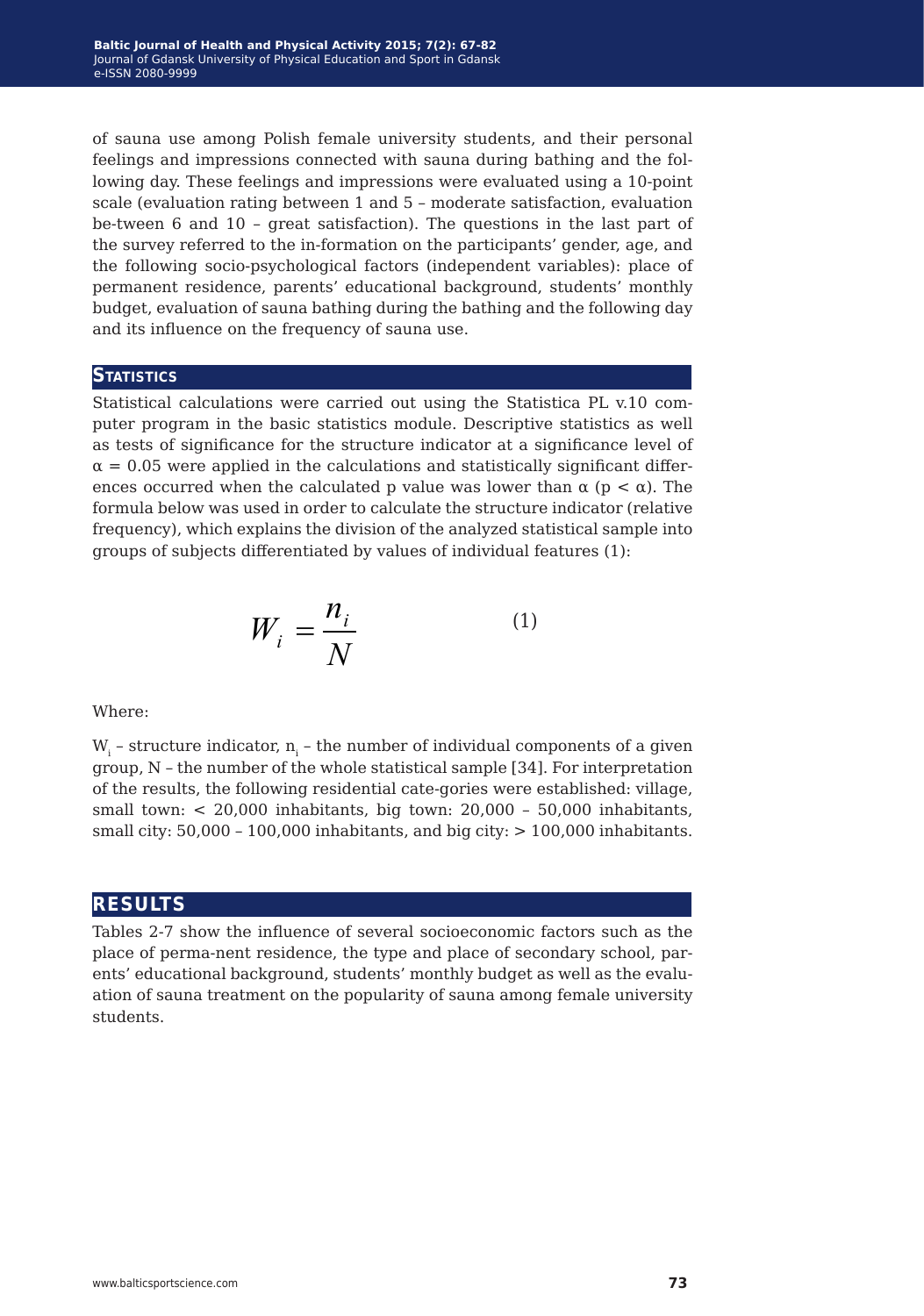|                              |                                                                                                                                                                                                                                                                                                                                                                                                                                                                                                                                                                                                  |         |        |                   |        | Town population size |        |               |        |                 |
|------------------------------|--------------------------------------------------------------------------------------------------------------------------------------------------------------------------------------------------------------------------------------------------------------------------------------------------------------------------------------------------------------------------------------------------------------------------------------------------------------------------------------------------------------------------------------------------------------------------------------------------|---------|--------|-------------------|--------|----------------------|--------|---------------|--------|-----------------|
| <b>Statistical</b>           |                                                                                                                                                                                                                                                                                                                                                                                                                                                                                                                                                                                                  | Village |        | <b>Small town</b> |        | Big town             |        | Small city    |        | <b>Big city</b> |
| parameters                   |                                                                                                                                                                                                                                                                                                                                                                                                                                                                                                                                                                                                  |         |        |                   |        | Use of sauna         |        |               |        |                 |
|                              | Yes                                                                                                                                                                                                                                                                                                                                                                                                                                                                                                                                                                                              | No      | Yes    | No                | Yes    | No                   | Yes    | No            | Yes    | No              |
| No of students<br>questioned | 53                                                                                                                                                                                                                                                                                                                                                                                                                                                                                                                                                                                               | 79      | 53     | 106               | 57     | 71                   | 38     | 36            | 18     | 39              |
| Structure<br>indicator       | 0.0964                                                                                                                                                                                                                                                                                                                                                                                                                                                                                                                                                                                           | 0.1436  | 0.0964 | 0.1927            | 0.1036 | 0.1291               | 0.0691 | 0.0655        | 0.0327 | 0.0709          |
| Probability (p)              |                                                                                                                                                                                                                                                                                                                                                                                                                                                                                                                                                                                                  |         |        |                   |        |                      |        |               |        |                 |
|                              |                                                                                                                                                                                                                                                                                                                                                                                                                                                                                                                                                                                                  |         |        |                   |        |                      |        |               |        |                 |
| Frequency of                 |                                                                                                                                                                                                                                                                                                                                                                                                                                                                                                                                                                                                  |         |        |                   |        |                      |        |               |        |                 |
| using sauna                  |                                                                                                                                                                                                                                                                                                                                                                                                                                                                                                                                                                                                  |         |        |                   |        |                      |        |               |        |                 |
|                              |                                                                                                                                                                                                                                                                                                                                                                                                                                                                                                                                                                                                  | N       |        |                   |        | $\frac{0}{2}$        | Ñ      | $\frac{0}{6}$ | N      | $\frac{0}{6}$   |
| $1 - 2$ times in life        |                                                                                                                                                                                                                                                                                                                                                                                                                                                                                                                                                                                                  | 33      |        |                   |        |                      | 15     |               | 6      | 33.33           |
| $3 - 20$ times in life       |                                                                                                                                                                                                                                                                                                                                                                                                                                                                                                                                                                                                  | 6       |        |                   |        |                      | 4      |               | 5      | 27.78           |
| $1 - 2$ times a week         |                                                                                                                                                                                                                                                                                                                                                                                                                                                                                                                                                                                                  | 3       |        |                   | 2      |                      | 3      | 7.89          | 0      | 0.00            |
| $1 - 3$ times a month        |                                                                                                                                                                                                                                                                                                                                                                                                                                                                                                                                                                                                  | 2       |        |                   | 7      |                      | 1      | 2.63          | 3      | 16.67           |
| $1-6$ times a year           |                                                                                                                                                                                                                                                                                                                                                                                                                                                                                                                                                                                                  | 9       |        |                   |        |                      | 15     |               | 4      | 22.22           |
| Total                        |                                                                                                                                                                                                                                                                                                                                                                                                                                                                                                                                                                                                  | 53      |        |                   |        |                      | 38     | 100           | 18     | 100             |
| Degree of freedom            |                                                                                                                                                                                                                                                                                                                                                                                                                                                                                                                                                                                                  |         |        |                   |        |                      |        | 16            |        |                 |
| Chi-square value             |                                                                                                                                                                                                                                                                                                                                                                                                                                                                                                                                                                                                  |         |        |                   |        |                      |        |               |        |                 |
|                              | 0.0080<br>0.0000<br>0.0021<br>0.0936<br>0.4058<br>Frequency of using sauna<br>Town population size<br>Small town<br>Village<br><b>Big town</b><br>Small city<br>Big city<br>$\frac{0}{2}$<br>$\overline{N}$<br>$\frac{0}{2}$<br>$\overline{\mathsf{N}}$<br>13<br>62.26<br>27<br>50.94<br>22.81<br>39.47<br>5<br>11.32<br>9.43<br>10<br>17.54<br>10.53<br>2<br>5.66<br>3.51<br>3.77<br>5<br>3.77<br>12.28<br>9.43<br>16.98<br>26.42<br>25<br>4386<br>3947<br>14<br>100<br>53<br>100<br>57<br>100<br>29.1078<br>Probability (p) of exceeding the calculated value of chi-square statistics<br>0.02 |         |        |                   |        |                      |        |               |        |                 |

#### Table 2. The influence of the place of permanent residence on the frequency of using sauna

Explanations: if  $p < \alpha = 0.05$  – statistically significant differences, N – number of respondents, % percentage

Table 2 presents the influence of the place of permanent residence on the frequency of using sauna by female students. It was revealed that there is a significant negative relationship between the frequency of using sauna by female students living in villages ( $p = 0.0080$ ) and small towns ( $p=0.0000$ ). Among the women living in villages, small towns and big cities the largest number of students admitted to taking sauna bathing once or twice in their lives (village – 62.26%, small town– 50.94%, big cities – 33.33%). In big towns, the highest percentage of women used sauna 1–6 times a year (43.86%), whereas in small cities both the students who took sauna bathing once or twice in their lives and those who did so 1–6 times a year constituted the highest percentage (39.47%). None of the students living in big cities attended sauna studios 2–3 times a week (Tab. 2).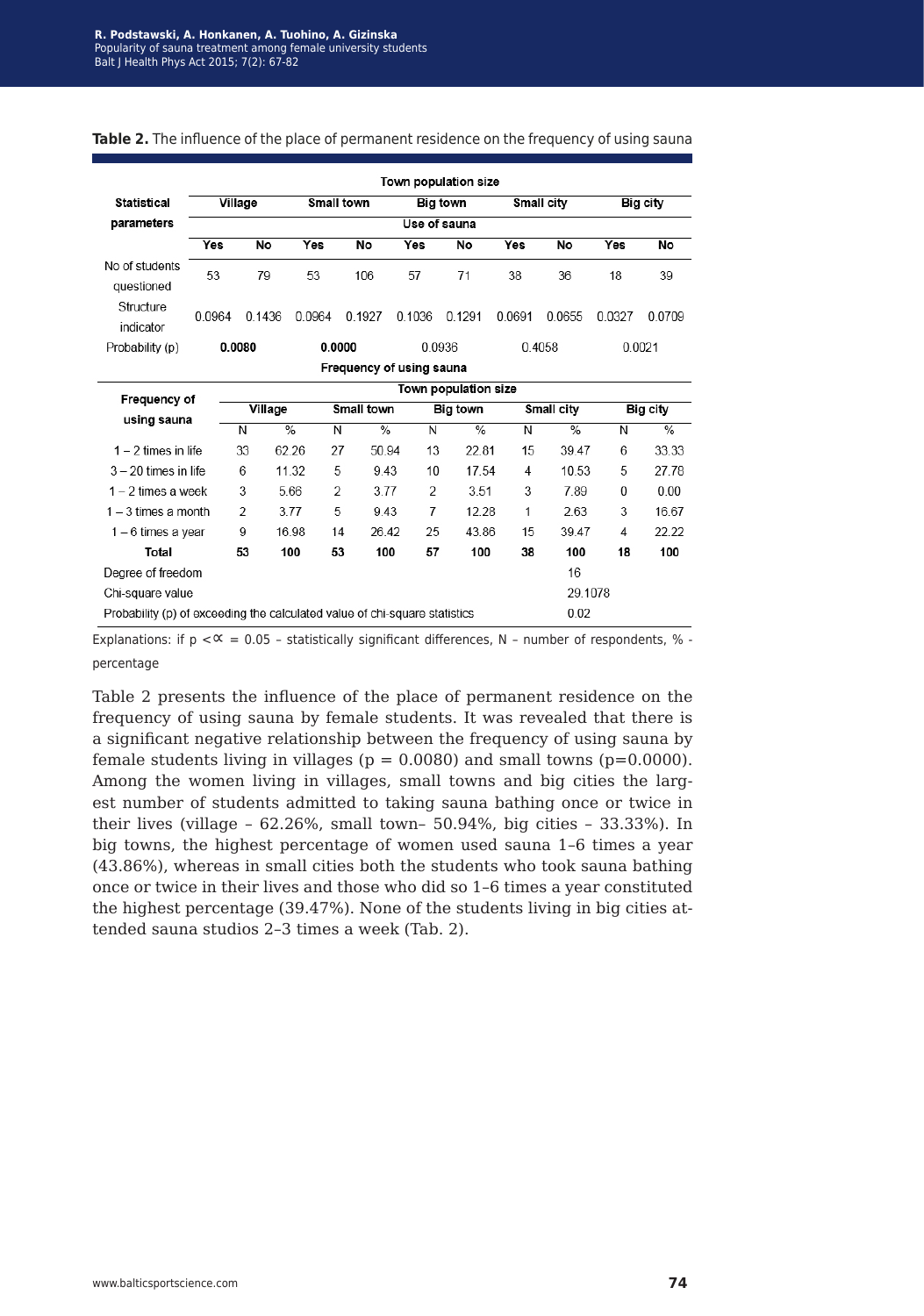#### **Table 3.** The influence of parents' educational background on the frequency of using sauna

|                                                                                                                     |                       |                | Mother's educational background |                        |                       |                               |
|---------------------------------------------------------------------------------------------------------------------|-----------------------|----------------|---------------------------------|------------------------|-----------------------|-------------------------------|
| <b>Statistical</b>                                                                                                  | Primary school        |                |                                 | Secondary school       |                       | <b>Higher education</b>       |
| parameters                                                                                                          | Yes                   | No             | Yes                             | No                     | Yes                   | No                            |
| No of students<br>auestioned                                                                                        | 31                    | 73             | 138                             | 210                    | 50                    | 48                            |
| Structure indicator                                                                                                 | 0.0564                | 0.1327         | 0.2509                          | 0.3818                 | 0.0909                | 0.0873                        |
| Probability (p)                                                                                                     | 0.0000                |                | 0.0000                          |                        |                       | 04170                         |
|                                                                                                                     |                       |                | Mother's educational background |                        |                       |                               |
| Frequency of using                                                                                                  |                       | Primary school |                                 | Secondary school       |                       | <b>Higher education</b>       |
| sauna                                                                                                               | N                     | $\frac{0}{0}$  | Ν                               | $\frac{0}{n}$          | N                     | $\frac{0}{0}$                 |
| $1 - 2$ times in life                                                                                               | 11                    | 35.48          | 56                              | 40.58                  | 26                    | 52.00                         |
| $3 - 20$ times in life                                                                                              | 6                     | 19.35          | 21                              | 15.22                  | 6                     | 12.00                         |
| 1 – 2 times a week                                                                                                  | 2                     | 645            | 7                               | 5.07                   | 1                     | 2.00                          |
| $1 - 3$ times a month                                                                                               | 3                     | 9.68           | 10                              | 7.25                   | 6                     | 12.00                         |
| 1 - 6 times a year                                                                                                  | 9                     | 29.03          | 44                              | 32.88                  | 11                    | 22.00                         |
| Total                                                                                                               | 31                    | 100            | 138                             | 100                    | 50                    | 100                           |
| Degree of freedom<br>Chi-square value<br>Probability (p) of exceeding the calculated value of chi-square statistics |                       |                |                                 |                        | 8<br>5.5903<br>0.69   |                               |
|                                                                                                                     |                       |                | Father's educational background |                        |                       |                               |
| <b>Statistical</b><br>parameters                                                                                    | Primary school<br>Yes | No             | Yes                             | Secondary school<br>No | Yes                   | <b>Higher education</b><br>No |
| No of students                                                                                                      | 60                    | 127            | 120                             | 151                    | 39                    | 53                            |
| questioned<br>Structure indicator                                                                                   | 0.1091                | 0.2309         | 0.2182                          | 0.2745                 | 0.0709                | 0.0964                        |
| Probability (p)                                                                                                     | 0.0000                |                | 0.0151                          |                        |                       | 0.0633                        |
|                                                                                                                     |                       |                | Father's educational background |                        |                       |                               |
| Frequency of using                                                                                                  |                       | Primary school |                                 | Secondary school       |                       | <b>Higher education</b>       |
| sauna                                                                                                               | N                     | $\frac{0}{0}$  | N                               | $\frac{0}{0}$          | N                     | $\%$                          |
| $1 - 2$ times in life                                                                                               | 30                    | 50.00          | 46                              | 38.33                  | 17                    | 43.59                         |
| $3 - 20$ times in life                                                                                              | 15                    | 25.00          | 12                              | 10.00                  | 3                     | 7.69                          |
| 1-2 times a week                                                                                                    | 5                     | 8.33           | 4                               | 3.33                   | 1                     | 2.56                          |
| $1 - 3$ times a month                                                                                               | 3                     | 5.00           | 12                              | 10.00                  | 4                     | 10.26                         |
| $1 - 6$ times a year                                                                                                | 7                     | 11.67          | 46                              | 38.33                  | 14                    | 35.90                         |
| Total                                                                                                               | 60                    | 100            | 120                             | 100                    | 39                    | 100                           |
| Degree of freedom<br>Chi-square value<br>Probability (p) of exceeding the calculated value of chi-square statistics |                       |                |                                 |                        | 8<br>22.5847<br>0.004 |                               |

Explanations: if  $p < \alpha = 0.05$  – statistically significant differences, N – number of respondents, % percentage

Table 3 demonstrates the influence of parents' educational background on the frequency of using sauna. It was stated that there was a negative influence of merely primary ( $p = 0.0000$ ) or secondary ( $p = 0.0000$ ) education on the popularity of sauna. The highest percentage of students declaring sauna use once or twice in their lives had mothers with primary (35.48%), secondary (40.58%), and higher education (52.00%). A relatively high percentage of students attending sauna 1–6 times a year had mothers of all levels of educational background. In the case of fathers' educational background, a similar correlation was observed: the negative influence on the populari-ty of sauna use was observed in the case of the students whose fathers had primary (p  $= 0.0000$ ) and secondary ( $p = 0.0151$ ) education. Namely, the highest percentage of students attended sauna once or twice in their lives and those were the students whose fathers acquired either primary (50.00%), secondary (38.33%), or higher education (43.59%). Additionally, among the students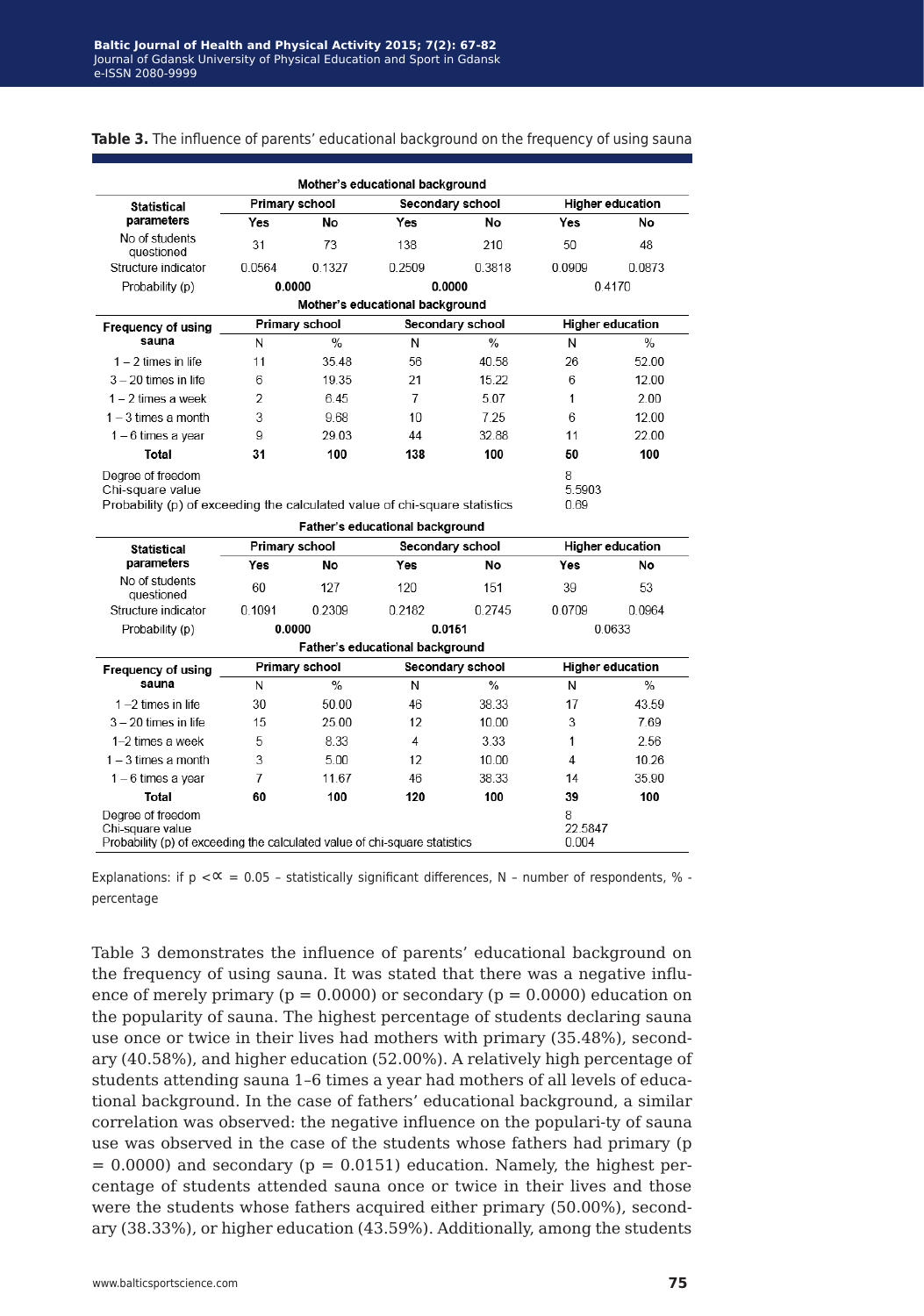whose fathers acquired merely primary education, 25% attended sauna 3–20 times in their lives, and higher education – 1–6 times a year (38.33% and 35.90% respectively) (Tab. 3).

|                                                                            |            |                                                                                                                                          |        | Students' monthly budget |        |                 |                         |               |
|----------------------------------------------------------------------------|------------|------------------------------------------------------------------------------------------------------------------------------------------|--------|--------------------------|--------|-----------------|-------------------------|---------------|
| <b>Statistical</b>                                                         |            | <pln 1000<="" th=""><th></th><th colspan="2">PLN 1000 - 1500</th><th>PLN 1500 - 2000</th><th colspan="2">PLN 2000 &lt;</th></pln>        |        | PLN 1000 - 1500          |        | PLN 1500 - 2000 | PLN 2000 <              |               |
| parameters                                                                 | Yes        | No                                                                                                                                       | Yes    | No                       | Yes    | No              | Yes                     | No            |
| No of students<br>questioned                                               | 53         | 225                                                                                                                                      | 143    | 90                       | 20     | 16              | 3                       | 0             |
| Structure indicator                                                        | 0.096<br>4 | 0.4091                                                                                                                                   | 0.2582 | 0.1636                   | 0.0364 | 0.0291          | 0.0055                  | 0.0000        |
| Probability (p)                                                            |            | 0.0001<br>0.0000                                                                                                                         |        |                          |        | 0.2482          |                         | 0.0408        |
|                                                                            |            |                                                                                                                                          |        | Students' monthly budget |        |                 |                         |               |
| Frequency of using                                                         |            | <pln 1000<="" td=""><td></td><td>PLN <math>1000 - 1500</math></td><td></td><td>PLN 1500 - 2000</td><td></td><td>PLN 2000 &lt;</td></pln> |        | PLN $1000 - 1500$        |        | PLN 1500 - 2000 |                         | PLN 2000 <    |
| sauna                                                                      | N          | $\frac{0}{2}$                                                                                                                            | N      | $\frac{0}{6}$            | N      | $\frac{0}{2}$   | $\overline{\mathsf{N}}$ | $\frac{0}{2}$ |
| $1 - 2$ times in life                                                      | 28         | 52.83                                                                                                                                    | 60     | 42.25                    | 3      | 15.00           | 1                       | 33.33         |
| $3 - 20$ times in life                                                     | 9          | 16.98                                                                                                                                    | 19     | 13.38                    | 2      | 10.00           | 0                       | 0.00          |
| 1-2 times a week                                                           | 4          | 7.55                                                                                                                                     | 6      | 4.23                     | 0      | 0.00            | 0                       | 0.00          |
| $1 - 3$ times a month                                                      | 3          | 5.66                                                                                                                                     | 15     | 10.56                    | O      | 0.00            | 1                       | 33.33         |
| 1 - 6 times a year                                                         | 9          | 16.98                                                                                                                                    | 42     | 29.58                    | 15     | 75.00           | 1                       | 33.33         |
| Total                                                                      | 53         | 100                                                                                                                                      | 143    | 100                      | 20     | 100             | 3                       | 100           |
| Degree of freedom                                                          |            |                                                                                                                                          |        |                          |        |                 | 12                      |               |
| Chi-square value                                                           |            |                                                                                                                                          |        |                          |        |                 | 29.1563                 |               |
| Probability (p) of exceeding the calculated value of chi-square statistics |            |                                                                                                                                          |        |                          |        |                 | 0.004                   |               |

**Table 4.** The influence of the students' monthly budget on the frequency of using sauna

Explanations: if  $p \le x = 0.05$  – statistically significant differences, N – number of respondents, % percentage

The influence of the students' monthly budget on the frequency of using sauna is demonstrated in Table 4. The negative influence of the monthly budget was observed in the groups of students whose monthly budget was below PLN 1000 ( $p = 0.0000$ ). In the case of women with up to PLN 1000-1500 ( $p$ )  $= 0.0001$ ) and over PLN 2000 ( $p = 0.0408$ ) a month at their disposal, a positive influence of this budget was observed on the frequency of using sauna. In the case of women with the monthly budget below PLN 1500, the highest percentage of respondents used sauna once or twice in their lives (< PLN 1000 – 52.83%, and from PLN 1000 to PLN 1500 – 42.25%). As for the students whose monthly budget ranged from PLN 1500-2000, three fourths used sauna 1-6 times a year. In the case of women with the monthly budget over PLN 2000, the same number of respondents (33.33%) attended sauna once or twice in their lives, 1-3 times a month, and 1-6 times a year. Within the same group none of the students took sauna bathing 3-20 times in their lives and once or twice a week (Tab. 4).

Table 5 shows the influence of sauna on the students' well-being during the bathing and the following day. It was observed that in most of the cases the sauna bathing significantly improved the students' well-being during the bathing (ratings from 5 to 10) as well as the following day (rating from 6 to 10). The positive influence of the sauna bathing significantly affected the frequency of using sauna in both cases. The majority of the women under study declared their willingness to attend sauna in the future (Tab. 5).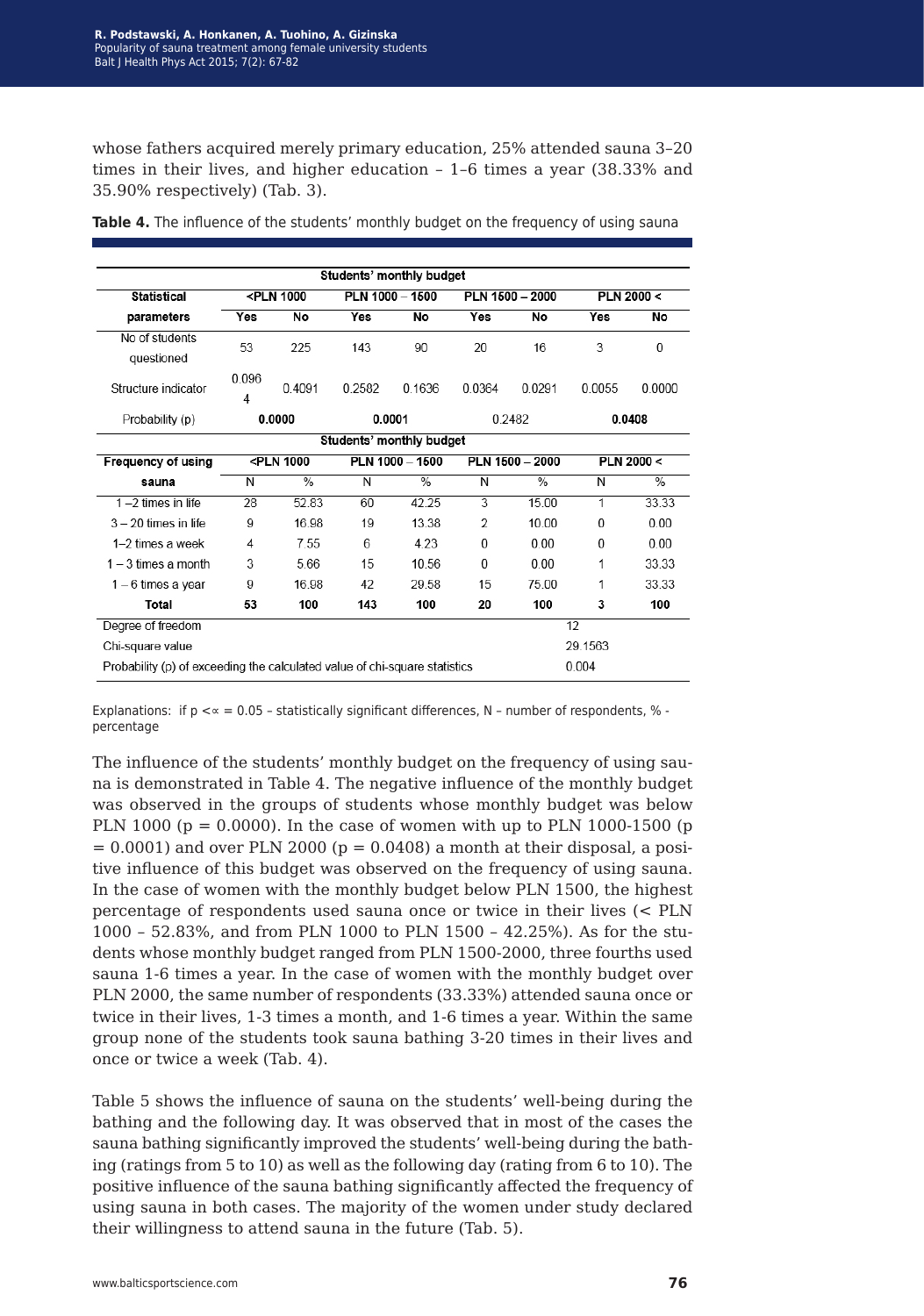| Evaluation     | Do you<br>want to |                | The level of satisfaction during the<br>sauna bathing |             |                | The level of satisfaction the following<br>day |             |
|----------------|-------------------|----------------|-------------------------------------------------------|-------------|----------------|------------------------------------------------|-------------|
| rating         | attend            | N              | Structure                                             | Probability | N              | Structure                                      | Probability |
|                | sauna?            |                | indicator                                             | (p)         |                | indicator                                      | (p)         |
| 1              | Yes               | 0              | 0.0000                                                | $\pmb{0}$   | $\mathbf 0$    | 0.0000                                         | $\pmb{0}$   |
|                | No                | 0              | 0.0000                                                |             | $\pmb{0}$      | 0.0000                                         |             |
| $\overline{2}$ | Yes               | $\mathbf 0$    | 0.0000                                                |             | $\mathbf 0$    | 0.0000                                         | $\pmb{0}$   |
|                | <b>No</b>         | 0              | 0.0000                                                | $\pmb{0}$   | $\mathbf 0$    | 0.0000                                         |             |
| 3              | Yes               | $\mathbf{0}$   | 0.0000                                                | $\pmb{0}$   | $\mathbf 0$    | 0.0000                                         | $\mathbf 0$ |
|                | <b>No</b>         | $\mathbf 0$    | 0.0000                                                |             | 0              | 0.0000                                         |             |
|                | Yes               | 0              | 0.0000                                                |             | $\mathbf 0$    | 0.0000                                         |             |
| $\overline{4}$ | <b>No</b>         | $\mathbf{0}$   | 0.0000                                                | $\pmb{0}$   | $\mathbf 0$    | 0.0000                                         | $\pmb{0}$   |
| 5              | Yes               | 14             | 0.0291                                                | 0.0013      | 9              | 0.0218                                         | 0.1232      |
|                | No                | $\overline{2}$ | 0.0055                                                |             | 5              | 0.0127                                         |             |
|                | Yes               | 20             | 0.0418                                                |             | 18             | 0.0345                                         |             |
| 6              | <b>No</b>         | $\overline{2}$ | 0.0055                                                | 0.0000      | 5              | 0.0109                                         | 0.0043      |
| $\overline{7}$ | Yes               | 35             | 0.0727                                                | 0.0000      | 34             | 0.0691                                         |             |
|                | <b>No</b>         | 4              | 0.0127                                                |             | 9              | 0.0291                                         | 0.0010      |
|                | Yes               | 49             | 0.1018                                                |             | 51             | 0.1109                                         |             |
| 8              | <b>No</b>         | 9              | 0.0255                                                | 0.0000      | 12             | 0.0327                                         | 0.0000      |
|                | Yes               | 41             | 0.0818                                                |             | 38             | 0.0782                                         |             |
| 9              | No                | 4              | 0.0127                                                | 0.0000      | 10             | 0.0273                                         | 0.0001      |
|                | Yes               | 31             | 0.0636                                                |             | 24             | 0.0491                                         |             |
| 10             | No                | 8              | 0.0200                                                | 0.0002      | $\overline{4}$ | 0.0109                                         | 0.0001      |

#### Table 5. The evaluation of sauna and its influence on the frequency of sauna use

Explanations: if  $p \lt \approx = 0.05$  – statistically significant differences, N – number of respondents

|  | Table 6. The influence of the place of secondary school on the frequency of using sauna |  |  |  |  |  |
|--|-----------------------------------------------------------------------------------------|--|--|--|--|--|
|--|-----------------------------------------------------------------------------------------|--|--|--|--|--|

|                                                                            |            |                |                 |            | Location of secondary school |               |                        |            |          |                                                                                           |
|----------------------------------------------------------------------------|------------|----------------|-----------------|------------|------------------------------|---------------|------------------------|------------|----------|-------------------------------------------------------------------------------------------|
|                                                                            |            |                |                 |            |                              |               | <b>Population size</b> |            |          |                                                                                           |
| <b>Statistical</b>                                                         |            | Village        |                 | Small town |                              | Big town      |                        | Small city |          | Big city<br>No<br>41<br>0.0400<br>$\%$<br>40.91<br>27.27<br>0.00<br>13.64<br>18.18<br>100 |
| parameters                                                                 | Yes        | No             | Yes             | No         | Yes                          | No            | Yes                    | No         | Yes      |                                                                                           |
| No of students<br>questioned                                               | 3          | $\overline{4}$ | 63              | 130        | 83                           | 118           | 48                     | 38         | 22       |                                                                                           |
| Structure indicator                                                        | 0.005<br>5 | 0.007<br>3     | 0.114<br>5      | 0.236<br>4 | 0.1509                       | 0.2145        | 0.087<br>3             | 0.0691     | 0.0745   |                                                                                           |
| Probability (p)                                                            |            | 0.3541         |                 | 0.0000     |                              | 0.0032        |                        | 0.1305     |          | 0.0069                                                                                    |
| Frequency of using                                                         |            | Village        |                 | Small town | Small city<br>Big town       |               |                        |            | Big city |                                                                                           |
| sauna                                                                      | N          | %              | N               | %          | N                            | $\frac{0}{2}$ | N                      | $\%$       | N        |                                                                                           |
| $1 - 2$ times in life                                                      | 2          | 66.67          | $\overline{32}$ | 51.61      | 29                           | 34.94         | 20                     | 41.67      | 9        |                                                                                           |
| $3 - 20$ times in life                                                     | 0          | 0.00           | 5               | 8.06       | 12                           | 14.46         | 7                      | 14.58      | 6        |                                                                                           |
| 1-2 times a week                                                           | 1          | 33.33          | 1               | 1.61       | 5                            | 6.02          | 3                      | 6.25       | 0        |                                                                                           |
| $1 - 3$ times a month                                                      | 0          | 0.00           | 5               | 8.06       | 9                            | 10.84         | $\mathfrak{D}$         | 4.17       | 3        |                                                                                           |
| 1 – 6 times a year                                                         | 0          | 0.00           | 19              | 30.65      | 28                           | 33.73         | 16                     | 33.33      | 4        |                                                                                           |
| Total                                                                      | 3          | 100            | 63              | 100        | 83                           | 100           | 48                     | 100        | 22       |                                                                                           |
| Degree of freedom                                                          |            |                |                 |            |                              |               |                        | 16         |          |                                                                                           |
| Chi-square value                                                           |            |                |                 |            |                              |               |                        | 20.76654   |          |                                                                                           |
| Probability (p) of exceeding the calculated value of chi-square statistics |            |                |                 |            |                              |               |                        | 0.19       |          |                                                                                           |

Explanations: if  $p < \alpha = 0.05$  – statistically significant differences, N – number of respondents, % percentage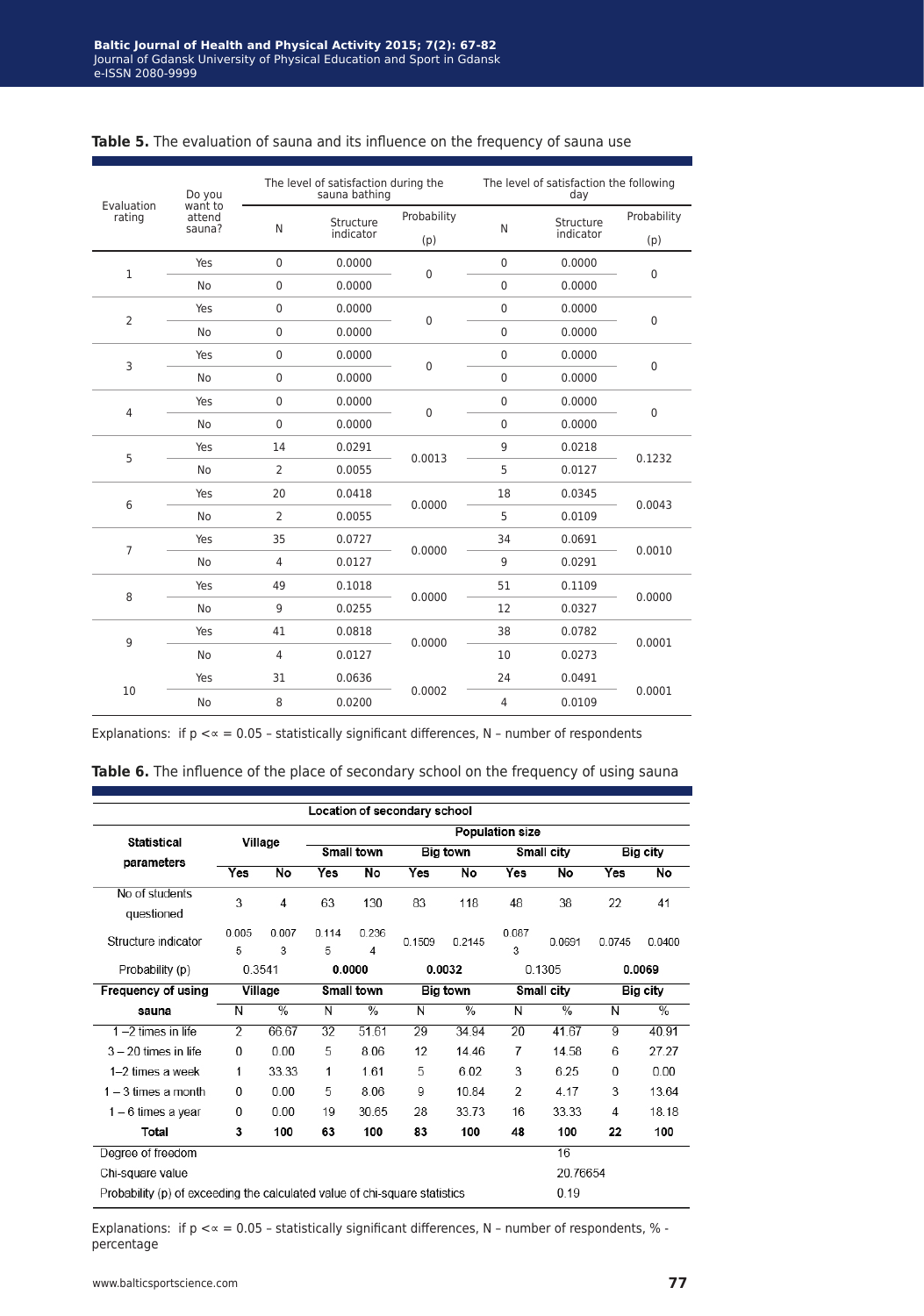As can be seen from Table 6, in big ( $p = 0.0000$ ) and small ( $p = 0.0032$ ) towns, and in big cities (p=0.0069) the number of women attending sauna was significantly lower in comparison to those who never used sauna. Of all the students attending sauna in all the places of secondary school, the highest percentage of women visited sauna once or twice in their lives. Surprisingly, among the women who graduated from secondary school in the country, more than 33% of the respondents used sauna 1-2 times in a week. A similar percentage of women who have completed secondary school in small and big towns and small cities attended sauna 1-6 times a year (30.65%, 33.73%, and 33.33% respectively). A slightly more than a quarter of women (27.27%) who graduated from secondary school in big cities visited the sauna 3-20 times in their lives (Tab. 6).

|                                                                                                |        | Type of secondary school     |                |                          |
|------------------------------------------------------------------------------------------------|--------|------------------------------|----------------|--------------------------|
| <b>Statistical parameters</b>                                                                  |        | State-owned secondary school |                | <b>Vocational school</b> |
|                                                                                                | Yes    | No.                          | Yes            | No.                      |
| No of students questioned                                                                      | 179    | 259                          | 40             | 72                       |
| Structure indicator                                                                            | 0.3255 | 0.4709                       | 0.0727         | 0.1309                   |
| Probability (p)                                                                                |        | 0.0000                       |                | 0.0007                   |
|                                                                                                |        | State-owned secondary School |                | <b>Vocational school</b> |
| Frequency of using sauna                                                                       | N      | $\%$                         | N              | $\%$                     |
| $1 - 2$ times in life                                                                          | 73     | 41.01                        | 19             | 47.50                    |
| $3 - 20$ times in life                                                                         | 24     | 13.48                        | 6              | 15.00                    |
| 1–2 times a week                                                                               | 8      | 4 4 9                        | 2              | 5.00                     |
| $1 - 3$ times a month                                                                          | 17     | 9.55                         | 2              | 5.00                     |
| 1 – 6 times a year                                                                             | 57     | 31.46                        | 11             | 27.50                    |
| Total                                                                                          | 179    | 100                          | 40             | 100                      |
| Degree of freedom                                                                              |        |                              | 4              |                          |
| Chi-square value<br>Probability (p) of exceeding the calculated value of chi-square statistics |        |                              | 1.341<br>0.854 |                          |

**Table 7.** The influence of the type of secondary school on the frequency of using sauna

Explanations: if  $p \le x = 0.05$  – statistically significant differences, N – number of respondents, % percentage

Table 7 shows that among the students who graduated from both of the school types, a significantly higher percentage of respondents did not attend the sauna studios at all (state-owned secondary school  $-p = 0.0000$ , vocational school  $-p = 0.0007$ . The highest percentage of respondents who completed both types of schools used the sauna once or twice in their lives. About 30% of graduates from secondary and vocational schools took sauna bathing 1–6 times a year (31.46%, and 27.50% respectively) (Tab. 7).

## **discussion**

Without doubt, our results present the practical value as they can be used to increase the popularity of sauna among students at Polish schools of higher education. In Finland the use of sauna is so customary that it is included in the national survey of time use [35] but it is not compared to this study due the different research settings. Our observations revealed that 19-20-yearold women only sporadically frequent sauna in the analyzed region. Accordingly, the applied socioeconomic-psychological factors significantly affected the popularity of sauna among Polish female university students; however, the frequency of using sauna was relatively low.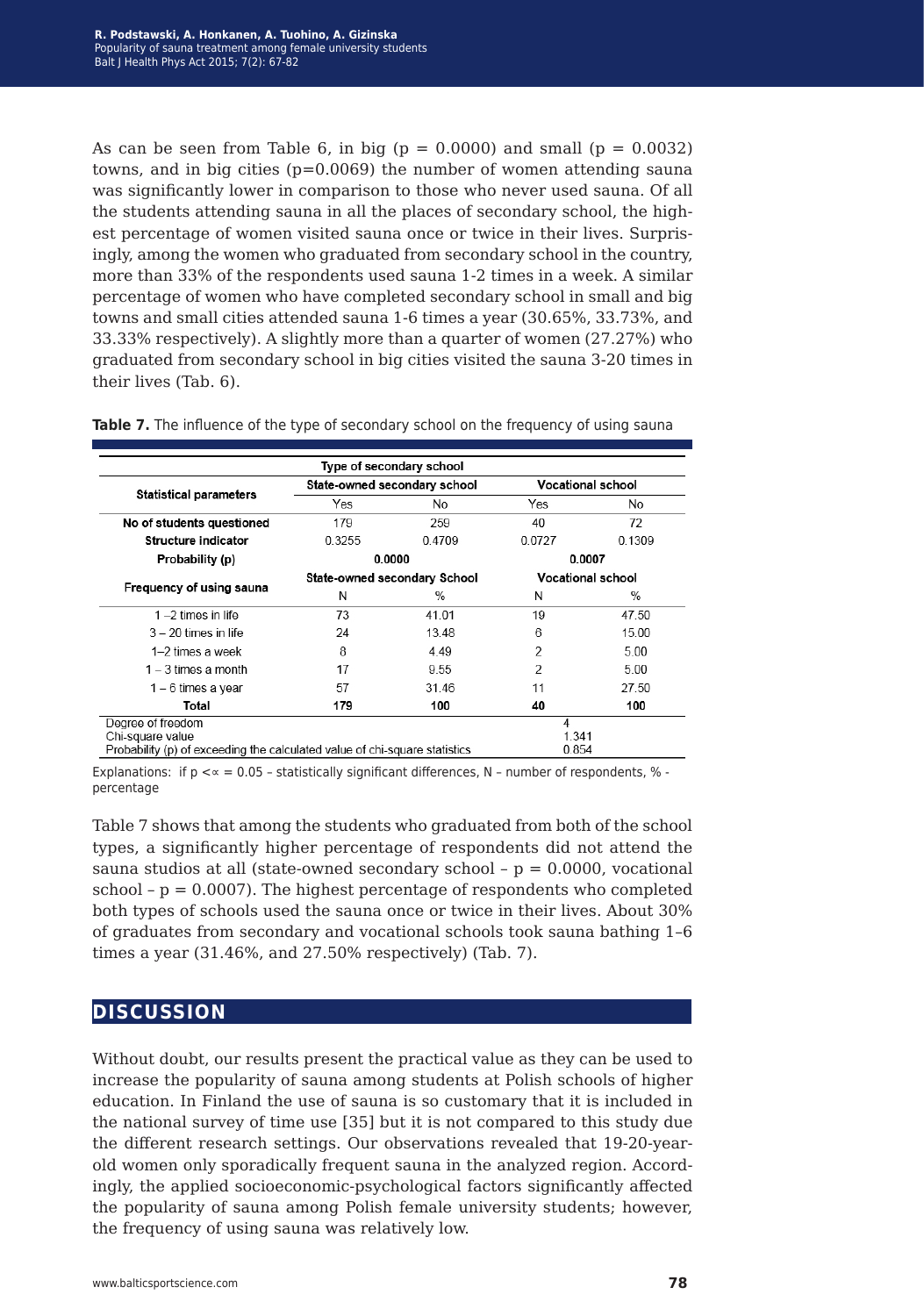It was observed that sauna treatment was significantly less popular among the women resid-ing in the country and in small towns under 20,000 inhabitants. Generally, those women took sauna bathing more rarely as compared to the graduates from big cities. This may be accounted for by lim-ited access to sauna facilities in rural areas and small towns, yet this is not the only reason. Another reason may be a very low level of physical activity of Polish university students confirmed by numerous research including cross-sectional studies on UWM female students [33], students of Polish medical schools [36] and the University of Szczecin [37]. The lack of regular sauna use can result from the Polish students' unfamiliarity with the beneficial effects of sauna bathing on the human body [21, 22] as well as the lack of such a custom in the Polish society, which is particularly notice-able in rural areas and small towns. Residents of larger population centers have a much easier access to sauna studios, or in some cases the facilities are available even for free, as it is for example in the case of swimming lessons conducted at the UWM as compulsory P.E. classes. Immediately after a one-hour swimming session every student is given 30 min. for biological regeneration (sauna, jacuzzi, etc.). Students learning to swim often visit the sauna after the workout. Therefore, it might be assumed that such a way of training encouraged the students to initiate the habit of using sauna. What is more, for the students attending swimming lessons sauna bathing has become a welcome and desirable trend, the lack of which could unfavorably affect students' image. The cross-sectional studies conducted biannually among first-year university female students revealed that the vast majority of women limit their physical activity only to the obligatory PE lessons [33]. Therefore, the attractiveness of such classes would be conceivably increased by introducing additional physical activities combined with sauna use as a relaxation follow-up [20]. It may be expected that particularly those women who attend the swimming lessons will take up sauna bathing as their regular pastime, which might lead to increasing their overall level of physical activity.

It was also noted that women whose parents have primary and secondary education used sauna significantly fewer times than females raised by parents of higher education background. Pro-health attitudes are more common in families raised by parents with a university degree [5], and therefore the use of sauna is more popular in the families of the intelligentsia.

Another significant factor influencing the frequency of using sauna is the students' monthly budget. The students who had less than 1000 PLN per month at their disposal took sauna bathing significantly fewer times compared with those whose monthly budget ranged from PLN 1000-1500 and more than PLN 2000 a month. Our results, therefore, confirmed the views of the scientists claiming that financial situation of the family is one of the most important factors affecting human behavior in relation to physical health [6, 11]. Low socioeconomic status appears to be related to adolescents' food consumption habits [38], physical inactivity practices and subsequent obesity rates [39].

The factors that did not differentiate the frequency of using sauna were the type of secondary school and the location of secondary school. It was observed that sauna treatment was signifi-cantly less popular in both types of schools, i.e. state-owned secondary and vocational schools, as well as among the women who completed secondary schools in small and big towns and big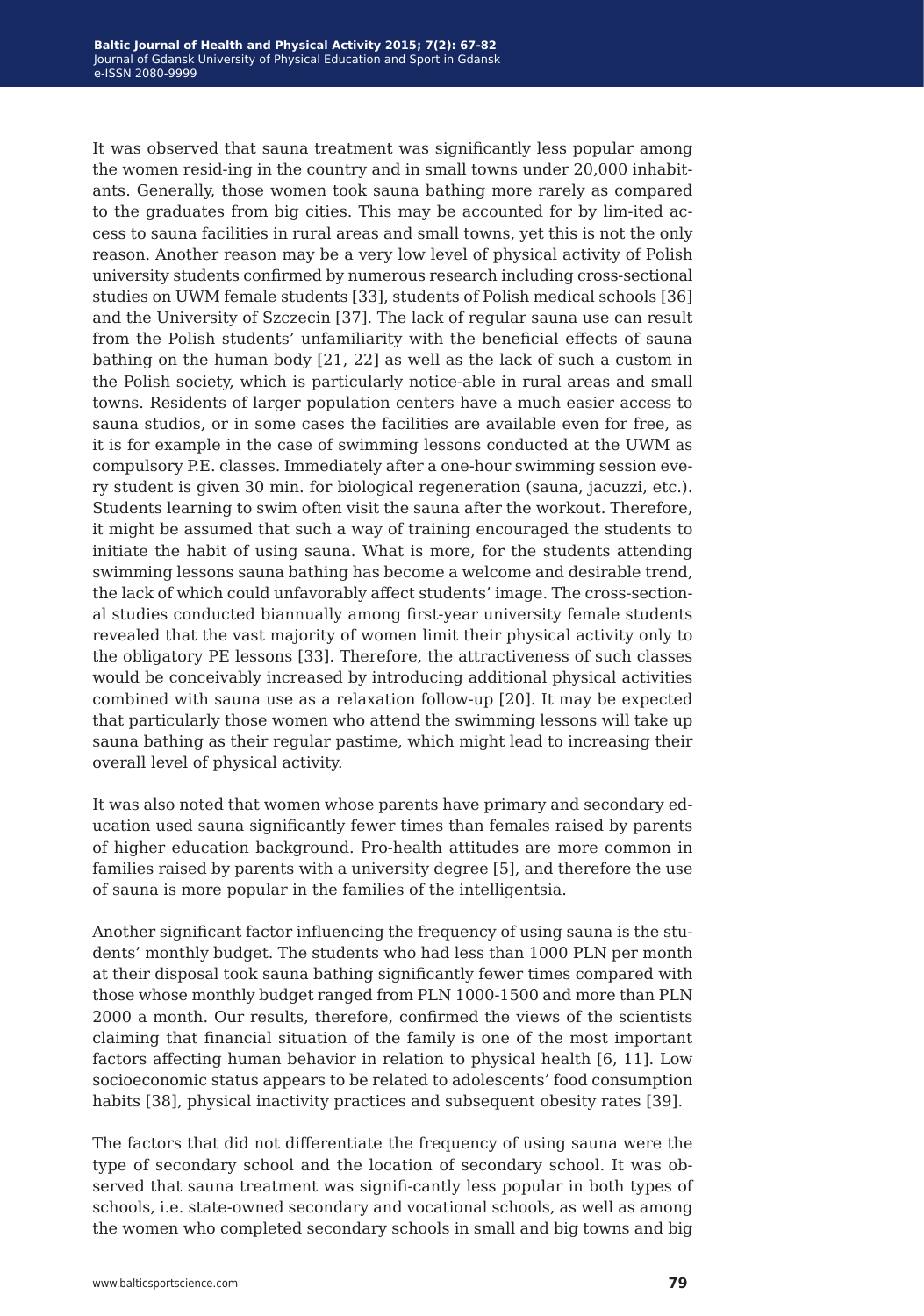cities. Polish secondary schools regardless of the type and profile are rarely equipped with facilities such as sauna parlors. The only instances of schools with such facilities are sports profile secondary schools, which is why it can be stated that the use of sauna in ordinary secondary schools is incidental.

Interesting are the results of the influence of psychological factors on the use of sauna by young women. Those students who felt refreshed and relaxed during bathing as well as the following day (high ratings in the 10-point scale) visited the sauna much more frequently than those whose impressions were less favorite (lower ratings awarded). Some women who gave lower ratings for their well-being the following day were nonetheless still interested in taking sauna bathing in future, which could be due to their curiosity, eagerness to follow the trend, or their intention of taking care of their health. The marked majority of the respondents stated that sauna bathing affected them highly positively as they felt refreshed and calm. For this reason sauna treatment can contribute significantly to improving their mental health, which is of great importance for young people during the university time. The studies conducted among the female students at the UWM have shown that a marginal percentage (0.53%) of the participants took sauna bathing in order to lower the amount of stress [31]. Studying is a period of concentrated stress, which is particularly intensified during exam sessions. In many cases it causes a significant increase in depression and other forms of psycho-pathology among students [40].

Our findings showed a relatively significant influence of the analyzed socioeconomic and psychological factors on the use of sauna. They also constitute an interesting reference material for the observation of a similar design conducted among the students studying in other countries. As it has been stated before, there are no studies on the effect of environmental factors on the popularity of sauna by students in other countries and thus different in terms of sociocultural behaviors in relation to their own health. A significant influence of environmental factors is discernible in health differences occurring among the university students [41]. In the case of Polish universities there is a distinct lack of health programs implemented in order to reduce the gap determined by the socioeconomic status. Disseminations of one of the components of such a program can consequently en-hance its attractiveness and effectiveness.

### **limitation**

Sadly, the results of our research cannot be compared to any studies by other Polish and/or foreign authors, since no such studies concerning the popularity of sauna in relation to socioeconomic and psychological factors have been published yet. Another limitation resulted from the fact that our research was pioneering in examining the popularity of sauna among university students participating in obligatory P.E. classes as none of the Polish universities include sauna bathing in their university programs. Furthermore, another limitation of expanding this research into international and overseas university center stems directly from the fact in the vast majority of countries within and outside the European Union, obligatory P.E. classes at universities are no longer a common practice. For the reason that Polish higher education still includes obligatory P.E. classes in their curriculum, Polish P.E. teachers at universities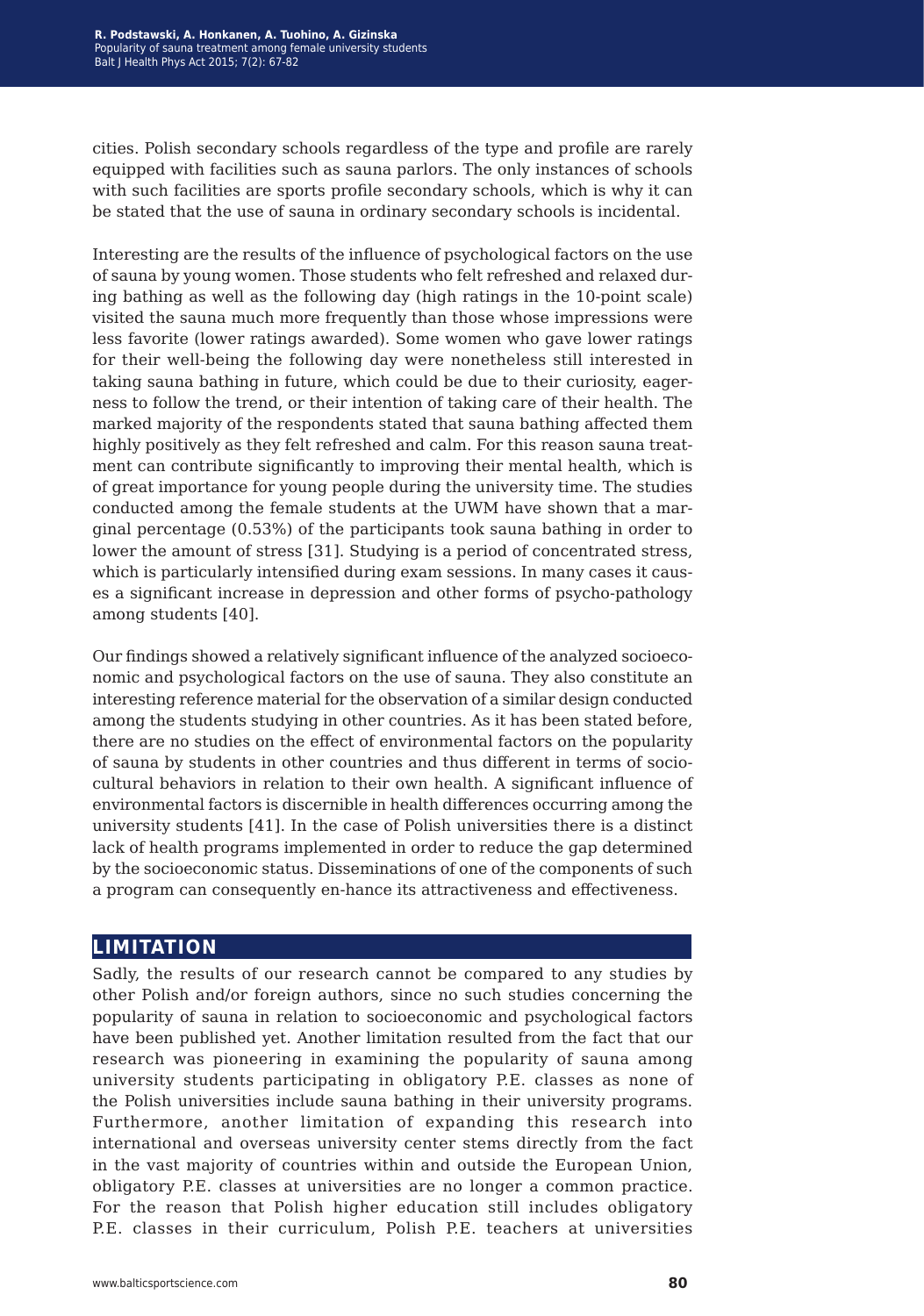have a unique chance of shaping students' pro-health attitudes promoting physical activity.

# **conclusion**

The studies showed a significant influence of socioeconomic and psychological factors on the popularity of sauna treatment among female university students aged 19-20. Despite the statistically significant differences, the effects of the factors under investigation were analyzed only within a partial range due to the students relatively low level of interest in taking sauna bathing. Sauna exerts a positive influence on students' mental well-being and should be used as a calming and relaxing method which could be implemented in the physical activity as well as health programs. Research on the relationships between environmental factors and the popularity of sauna among the university students should be confirmed extending its range of additional factors such as sex and age. Additional attempts should be made to continue the research by expanding it into other education institutions in Poland and abroad, so as to determine the potential use of sauna during obligatory as well as voluntary physical activity programs at universities.

## **references**

- [1] Tanner JM. Growth as a mirror of the society: secular trend and class distinction. In: Demirjian A, Brault-Dubuc M. editors. Human Growth: A multidisciplinary review. London & Philadelphia: Taylor and Francis; 1986, 3-34.
- [2] Eveleth PB, Tanner JM. World wide variation in human growth. Cambridge: Cambridge University Press; 1990.
- [3] Eiben OG, Mascie-Taylor CDN. Children's growth and socio-economic status in Hungary. Econ Hum Biol. 2004;2:295-320.
- [4] Wolanski N, Tomonari K, Januszko L, Liocheva V, Chung S, Tsushima S. Comparative study on socio-economic and biological properties of families from Bulgaria, Japan, South Korea and Poland. Stud Hum Ecol. 1991;9:151-166.
- [5] Bogin B. Patterns of Human Growth, Second Ed. Cambridge: Cambridge University Press; 1999.
- [6] Roche AF, Sun SS. Human Growth: Assessment and Interpretation. Cambridge: Cambridge University Press; 2003.
- [7] Tanner JM. Growth at Adolescence, Second Ed. Oxford: Blackwell; 1962
- [8] Wolański N, Chung S, Czarzasta T, et al. Family characteristics and offspring growth in various countries I. Frequency of various family types in Bulgaria, Japan, Korea, Mexico and Poland. Stud Hum Ecol. 1994;11:5-11.
- [9] Eiben OG, Panto E. Some data to growth of Hungarian youth in function of socio-economic factors. Anthropologie. 1988;26:9-23.
- [10] Podstawski R, Gornik K, Kolankowska E. First year female students lifestyles and attitudes towards health risk and preventive measures. In: Harris PB, editor. Health behavior new re-search. Public health in the 21st century. New York: Nova Science Publishers; 2013, 29-57.
- [11] Tanner JM. Introduction: growth in height as a mirror of the standard of living. In: Komlos J, editor. Stature living standards and economic development. Chicago-London: The Universi-ty of Chicago Press; 1994, 1-6.
- [12] Francis KT. Status of the year 2000 health goals for physical activity and fitness. Physical Therapy. 1999;79:405-414.
- [13] Church TS, Earnest CP, Skinner JS, Blair SN. Effects of different doses of physical activity on cardiorespiratory fitness among sedentary, overweight or obese postmenopausal women with elevated blood pressure. JAMA. 2007; 297: 2081-2091.
- [14] Dietz WH, Grotmaker SL. Do we fatten our children at the television? Pediatrics. 1985;75:807-812.
- [15] Tucker LA. The relationship of television viewing to physical fitness and obesity. Adolescence. 1986;21:797- 806.
- [16] Cohen M, Bodeker G. Understanding the global spa industry: Spa management. Oxford: Butterworth- -Heinemann; 2008.
- [17] Smith M, Puczko L. Health and wellness tourism. Oxford: Butterworth-Heinemann; 2008.
- [18] Hjalager A-M, Konu H, Huijbens EH, et al. Innovating and re-branding Nordic wellbeing tourism. Final report from a joint NICe research project. NICe Press; 2011.
- [19] Hannuksela ML, Ellahham S. Benefits and risks of sauna bathing. Am J Med.2001;110:118-126.